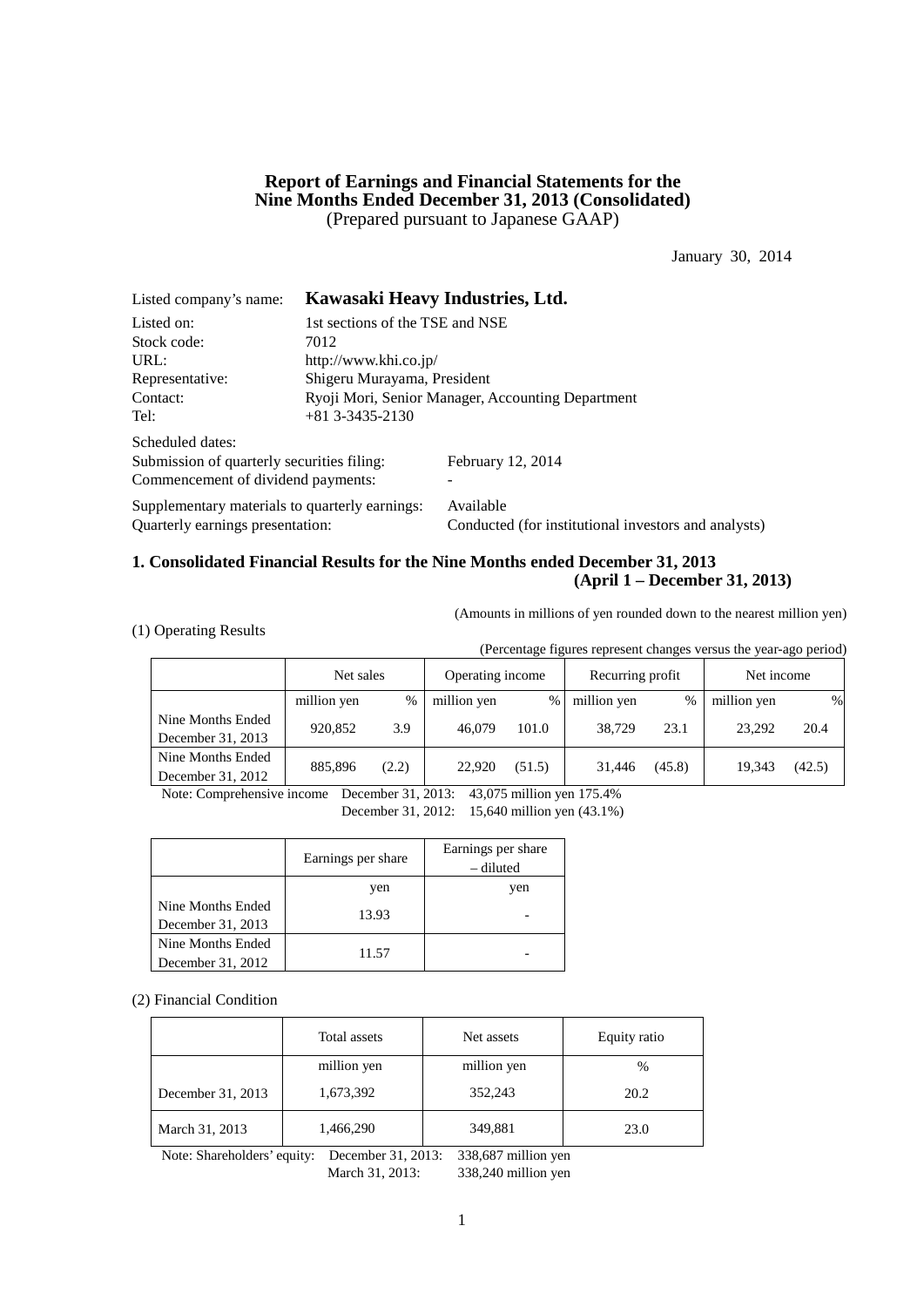## **2. Dividends**

|                                          | Dividend per share       |               |                          |                  |           |  |
|------------------------------------------|--------------------------|---------------|--------------------------|------------------|-----------|--|
|                                          | End of first             | End of second | End of third             | End of financial |           |  |
| Record date or term                      | quarter                  | quarter       | quarter                  | vear             | Full year |  |
|                                          | yen                      | yen           | yen                      | yen              | yen       |  |
| Year ended<br>March 31, 2013             | $\overline{\phantom{a}}$ | 0.00          | $\overline{\phantom{0}}$ | 5.00             | 5.00      |  |
| Year ending<br>March 31, 2014            | $\overline{\phantom{0}}$ | 0.00          |                          |                  |           |  |
| Year ending March<br>31, 2014 (forecast) |                          |               |                          | 5.00             | 5.00      |  |

Note: Revisions to the most recently announced dividend forecast: None

## **3. Forecast of Consolidated Earnings for the Year Ending March 31, 2014 (April 1, 2013 – March 31, 2014)** (Percentage figures represent changes versus the year-ago period)

|           | Net sales   |     | Recurring profit<br>Operating income |        |             | Net income |             | Earnings per<br>share |       |
|-----------|-------------|-----|--------------------------------------|--------|-------------|------------|-------------|-----------------------|-------|
|           | million yen | %   | million yen                          | $\%$ 1 | million yen | %          | million yen | $\%$                  | yen   |
| Full year | .400.000    | 8.6 | 63,000                               | 49.7   | 53,000      | 34.7       | 34.000      | 10.1                  | 20.33 |

Note: Revision to the most recently announced earnings forecast: Yes

### **4. Notes**

1) Changes affecting the status of material subsidiaries (scope of consolidation): None

\*This refers to additions and removals of material subsidiaries to and from the consolidated group during the period. For further details, see "Changes affecting the status of material subsidiaries (scope of consolidation)" on page 9 in the Accompanying Materials.

- 2) Accounting procedures specific to preparation of quarterly consolidated financial statements: Yes \*For further details, see "Accounting procedures specific to preparation of quarterly consolidated financial statements" on page 9 in the Accompanying Materials.
- 3) Changes in accounting policies, changes in accounting estimates, and correction of errors
	- (1) Changes in accounting policies in accord with revisions to accounting standards: None
	- (2) Changes in accounting policies other than (1): Yes
	- (3) Changes in accounting estimates: Yes
	- (4) Correction of errors: None
	- \* The above changes correspond to Article 10-5 in the "Ordinance on Terminology, Forms and Preparation Methods of Quarterly Consolidated Financial Statements". For further details, see "Changes in accounting policies, changes in accounting estimates, and correction of errors" on page 9 in the Accompanying Materials.

4) Number of shares issued and outstanding (common stock)

|                    | (1) Number of shares issued as of period-end (including treasury stock) |
|--------------------|-------------------------------------------------------------------------|
| December 31, 2013: | 1,671,892,659 shares                                                    |
| March 31, 2013:    | 1,671,892,659 shares                                                    |

(2) Number of shares held in treasury as of period-end December 31, 2013: 136,450 shares March 31, 2013: 100,116 shares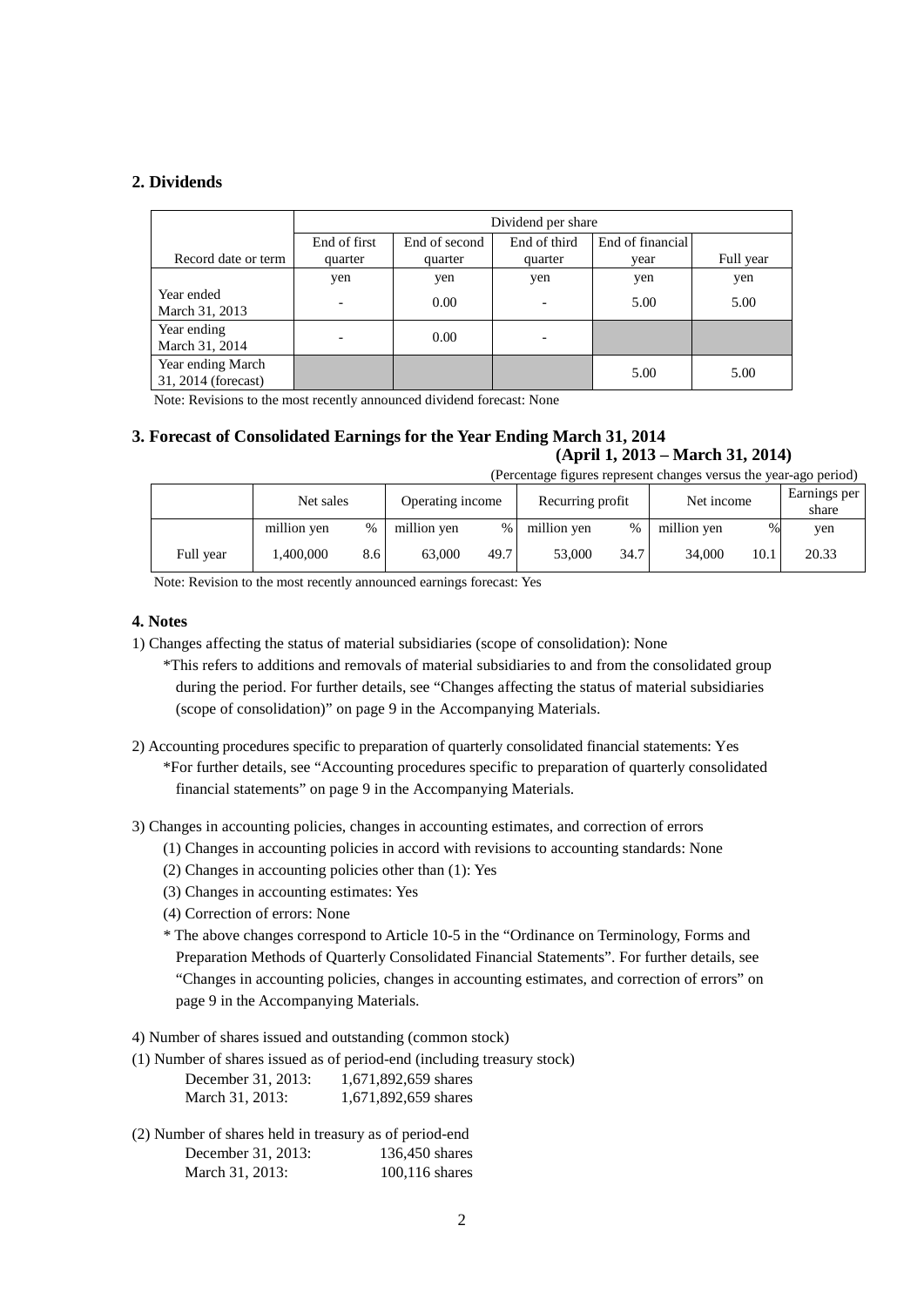(3) Average number of shares during respective periods

Nine months ended December 31, 2013: 1,671,776,326 shares

Nine months ended December 31, 2012: 1,671,806,157 shares

## **\*Quarterly review status**

This report is exempt from the quarterly review of accounts conducted in accord with Japan's Financial Instruments and Exchange Act. As of this report's publication, the quarterly review of the quarterly financial results had not been completed.

### **\*Appropriate Use of Financial Forecasts and Other Important Matters**

### *Forward-Looking Statements*

These materials contain various forward-looking statements and other forecasts regarding performance and other matters. Such statements are based on information available at the time of preparation, and do

not mean that the Company promises to achieve these figures. Actual results may differ from those expressed or implied by forward-looking statements due to a range of factors. For assumptions underlying earnings forecasts and other information regarding the use of such forecasts, refer to "Consolidated earnings outlook" on page 9 in the Accompanying Materials.

## *How to Obtain Supplementary Presentation Material on Quarterly Financial Results and Details of the Quarterly Financial Results Presentation*

The Company plans to conduct a briefing for institutional investors and analysts by conference call on Thursday January 30, 2014, and to post the briefing material on quarterly financial results to be used for the briefing on TDnet and the Company's website simultaneously with the announcement of financial results.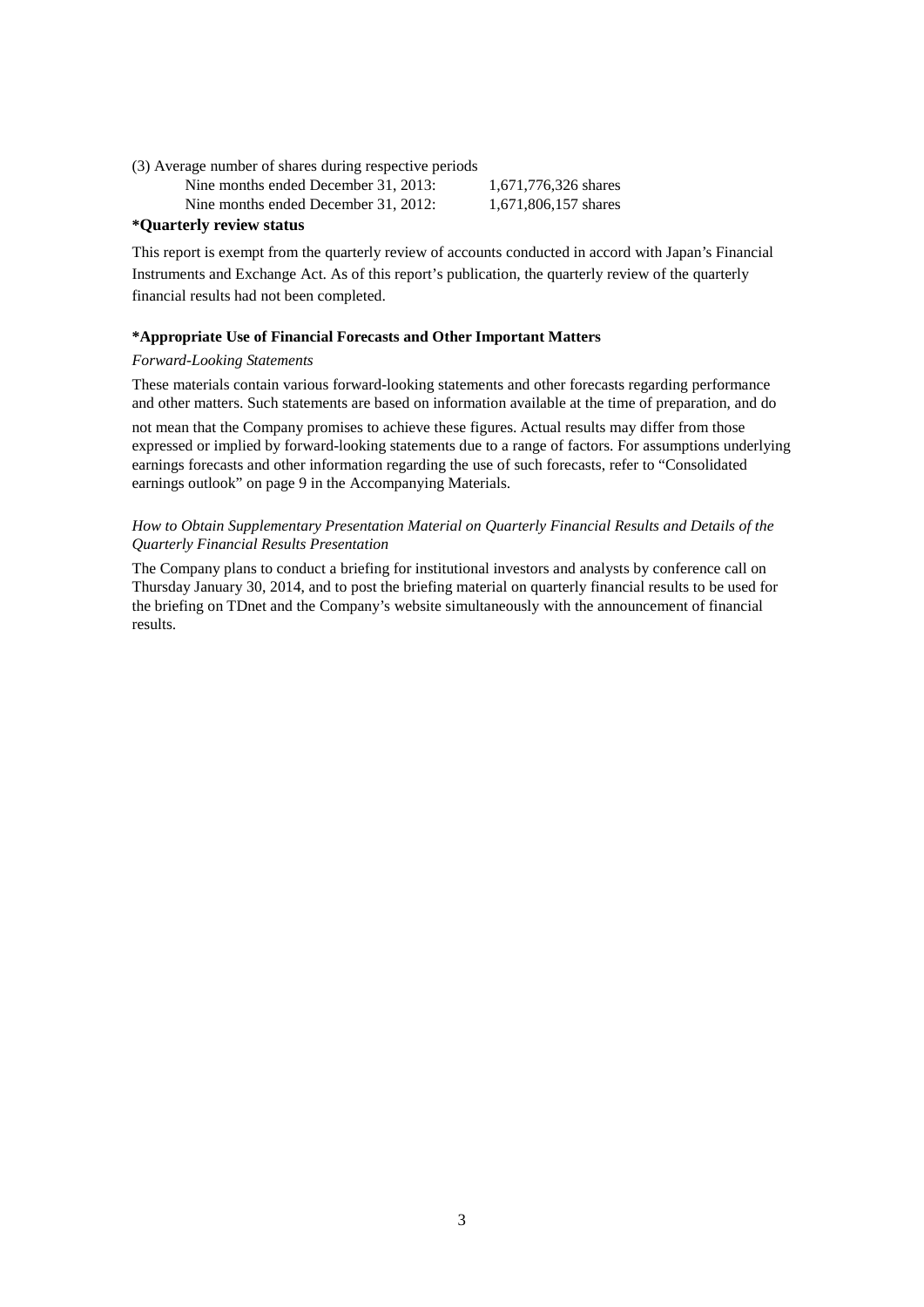# **Accompanying Materials – Contents**

| 1. Qualitative Information and Financial Statements                                              | 5  |
|--------------------------------------------------------------------------------------------------|----|
| (1) Consolidated operating results                                                               | 5  |
| (2) Consolidated financial position                                                              | 8  |
| (3) Consolidated earnings outlook                                                                | 9  |
| 2. Summary Information (Notes)                                                                   | 9  |
| (1) Changes affecting the status of material subsidiaries (scope of consolidation)               | 9  |
| (2) Accounting procedures specific to preparation of quarterly consolidated financial statements | 9  |
| (3) Changes in accounting policies, changes in accounting estimates, and correction of errors    | 9  |
| 3. Consolidated Financial Statements                                                             | 13 |
| (1) Consolidated balance sheets                                                                  | 13 |
| (2) Consolidated statements of income and comprehensive income                                   | 15 |
| (Consolidated statements of income for the nine months ended December 31, 2013)                  | 15 |
| (Consolidated statements of comprehensive income for the nine months ended December 31, 2013)    | 15 |
| (3) Notes on financial statements                                                                | 16 |
| (Notes on the going-concern assumption)                                                          | 16 |
| (Notes on significant changes in the amount of shareholders' equity)                             | 16 |
| (Segment information and others)                                                                 | 16 |
| 4. Supplementary Information                                                                     | 18 |
| (1) Consolidated cash flow statements (condensed)                                                | 18 |
| (2) Orders and sales (consolidated)                                                              | 19 |
| (3) Net sales by geographic area (consolidated)                                                  | 20 |
| (4) Supplementary information on earnings forecasts for the fiscal year ending March 31, 2014    | 20 |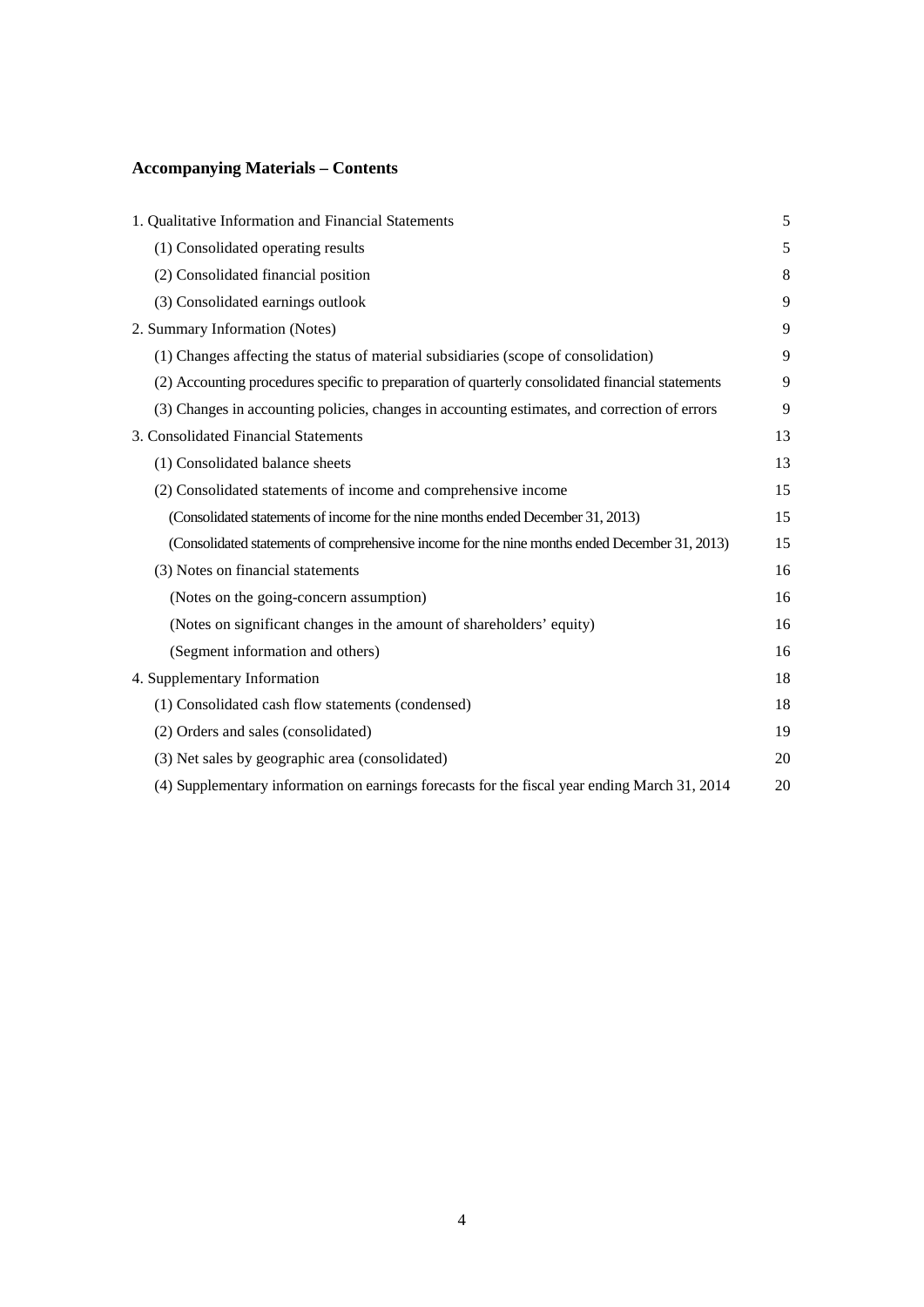### **1. Qualitative Information and Financial Statements**

## **(1) Consolidated operating results**

The global economy is expected to grow at a generally moderate pace, with growth in developed economies, primarily the U.S., expected to underpin stable growth in emerging market economies. While the U.S. is expected to grow steadily in the wake of energy demand growth driven by the shale gas revolution, the impact on emerging market economies of the tapering of the U.S. monetary easing policy continues to bear close monitoring, as does political risk in emerging market economies.

The Japanese economy has continued to grow moderately overall. Private capital investment has been picking up in response to economic stimulus policies, including increased public investment funded by fiscal mobilization, and expectations revolving around the 2020 Tokyo Olympics. Additionally, the upcoming increase of consumption tax is expected to induce a consumer demand surge beforehand. Japan's economic recovery is expected to continue, but the consumption tax increase and weakness in emerging market economies are risk factors.

Amid such an economic environment, the Group's orders received increased across all segments, most notably Aerospace and Rolling Stock, in the third quarters of the fiscal year ending March 31, 2014. Overall sales likewise increased, as sales growth in segments such as Aerospace and Motorcycle & Engine offset sales declines in other segments, including Plant & Infrastructure and Ship & Offshore Structure. Operating income increased substantially in the wake of profit growth or renewed profitability in the Aerospace, Rolling Stock, Motorcycle & Engine, and other segments.

For the nine months ended December 31, 2013, the Group's consolidated orders received increased by ¥151.3 billion year on year to ¥953.7 billion. Consolidated net sales totaled ¥920.8 billion, a ¥34.9 billion year-on-year increase, and consolidated operating income increased by ¥23.1 billion year on year to ¥46.0 billion. As a result of operating income growth, consolidated recurring profit increased by ¥7.2 billion year on year to ¥38.7 billion even as foreign exchange gains and losses netted to a loss versus a net gain in the year-earlier period. Consolidated net income increased by ¥3.9 billion year on year to ¥23.2 billion.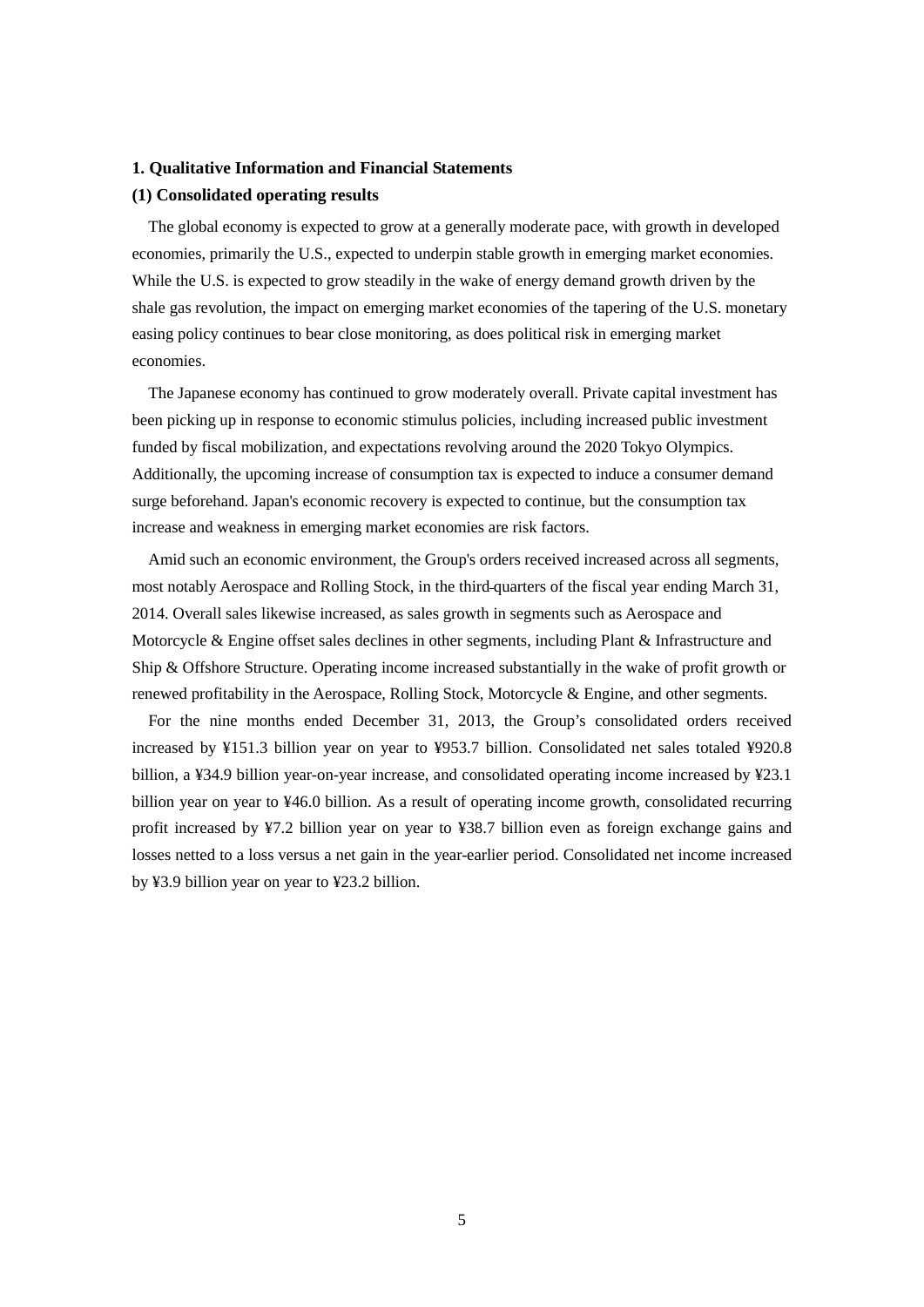Consolidated operating performance for the nine months ended December 31, 2013, is summarized by segment below.

## Segment Information

|  | Segment net sales, operating income, and orders received (billions of yen) |  |
|--|----------------------------------------------------------------------------|--|
|  |                                                                            |  |

|                           | Nine months ended December 31, |                     |              |                     |                                   | Orders received |
|---------------------------|--------------------------------|---------------------|--------------|---------------------|-----------------------------------|-----------------|
|                           | 2012                           |                     | 2013         |                     | Nine months ended<br>December 31, |                 |
| Segment                   | Net<br>sales                   | Operating<br>income | Net<br>sales | Operating<br>income | 2012                              | 2013            |
| Ship & Offshore Structure | 68.6                           | 4.4                 | 58.6         | 0.0                 | 42.9                              | 54.6            |
| <b>Rolling Stock</b>      | 94.1                           | (0.5)               | 97.9         | 6.2                 | 93.1                              | 108.2           |
| Aerospace                 | 165.8                          | 9.3                 | 187.1        | 20.9                | 138.3                             | 162.0           |
| Gas Turbine & Machinery   | 144.6                          | 4.6                 | 125.3        | 6.8                 | 131.6                             | 140.9           |
| Plant & Infrastructure    | 71.1                           | 3.7                 | 58.4         | 0.8                 | 69.4                              | 83.5            |
| Motorcycle & Engine       | 158.8                          | (2.0)               | 213.0        | 4.0                 | 158.8                             | 213.0           |
| Precision Machinery       | 93.8                           | 4.8                 | 84.9         | 7.1                 | 78.4                              | 92.4            |
| Other                     | 88.7                           | 1.5                 | 95.3         | 2.3                 | 89.5                              | 98.8            |
| Adjustments               |                                | (2.9)               |              | (2.5)               |                                   |                 |
| Total                     | 885.8                          | 22.9                | 920.8        | 46.0                | 802.4                             | 953.7           |

Note: 1. Net sales include only sales to external customers.

2. A change in the accounting treatment of aircraft engine components reduced the Gas Turbine & Machinery segment's sales and orders received for the nine months ended December 31, 2013, by ¥26.9 billion and ¥39.8 billion, respectively, relative to what they would have been in the absence of the change. The change had no effect on income.

### **Ship & Offshore Structure**

Consolidated orders received increased by ¥11.7 billion year on year to ¥54.6 billion, including five newbuild orders, mostly for LNG and LPG carriers.

Consolidated net sales decreased by ¥9.9 billion year on year to ¥58.6 billion as the growth in construction of liquefied gas carriers was outweighed by a lower construction of bulk carriers.

Consolidated operating income decreased by ¥4.4 billion year on year to a breakeven level, largely as a result of a lower in ship repair and other revenues and accrual of a provision for losses on construction contracts.

## **Rolling Stock**

Consolidated orders received grew ¥15.1 billion to ¥108.2 billion, largely due to orders for commuter car by the Long Island Rail Road and Metro-North Railroad and orders for subway car by the Washington Metropolitan Area Transit Authority and Sapporo City Transportation Bureau.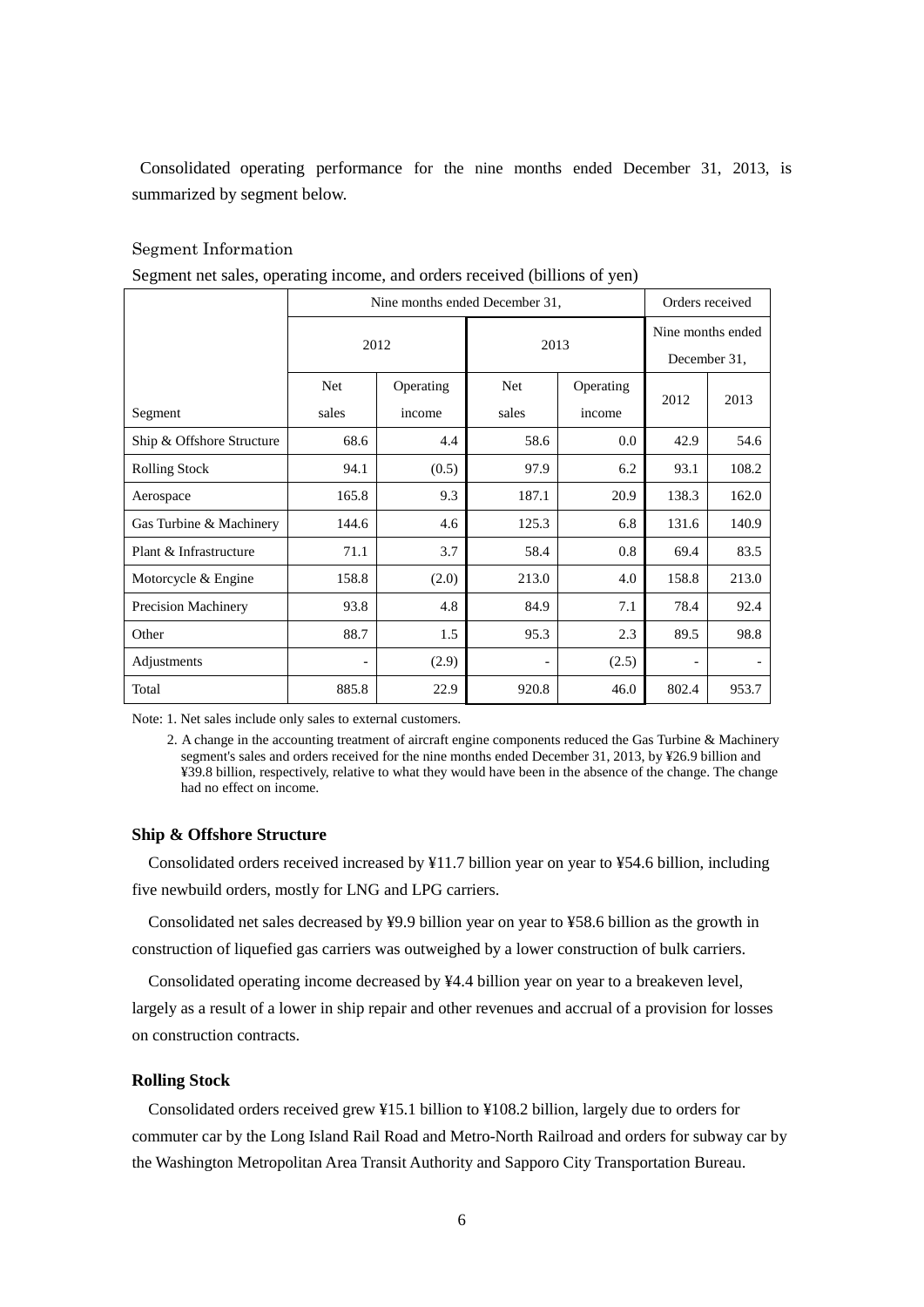Consolidated net sales increased by ¥3.7 billion year on year to ¥97.9 billion as overseas sales to customers in Singapore, North America and elsewhere offset a decline in domestic sales.

Consolidated operating income totaled ¥6.2 billion, a ¥6.8 billion year-on-year improvement stemming from growth in high-margin sales and yen depreciation.

### **Aerospace**

Consolidated orders grew by ¥23.6 billion year on year to ¥162.0 billion. The increase was attributable to the growth in orders for components for Boeing 787.

Consolidated net sales increased by ¥21.2 billion year on year to ¥187.1 billion, largely due to the growth in sales of component parts for Boeing777 and 787 coupled with the growth in sales to Japan's Ministry of Defense.

Consolidated operating income showed a sharp increase of ¥11.5 billion increase year on year to ¥20.9 billion, largely by virtue of sales growth and yen depreciation.

### **Gas Turbine & Machinery**

Consolidated orders received grew by ¥9.3 billion year on year to ¥140.9 billion despite a change in accounting treatment that detracted from order bookings. The growth was largely attributable to the increase of orders for gas engines and hydropower systems. Additionally, orders for aircraft engine components increased when adjusted to exclude the reduction in orders attributable to the change in accounting treatment.

Consolidated net sales decreased by ¥19.2 billion year on year to ¥125.3 billion, but when adjusted to factor out a ¥26.9 billion reduction in net sales attributable to the change in accounting treatment of aircraft engine components, consolidated net sales was up by ¥7.6 billion year on year. Major year-on-year changes in sales included a decline of sales for marine diesel engines and growth in sales of aircraft engine components and gas engines.

Consolidated operating income increased by ¥2.2 billion year on year to ¥6.8 billion, largely by virtue of the growth in sales adjusted to factor out the sales reduction attributable to the change in accounting treatment of aircraft engine components.

### **Plant & Infrastructure**

Consolidated orders received increased by ¥14.0 billion year on year to ¥83.5 billion, bolstered by orders received on LNG tanks for CPC Corporation, Taiwan's Taichung LNG Terminal Expansion Project.

Consolidated net sales decreased by ¥12.6 billion year on year to ¥58.4 billion despite an increase in environmental infrastructure contracts. The sales decline was chiefly attributable to a lower sales for conveyance equipment and large overseas contracts.

Consolidated operating income declined by ¥2.8 billion year on year to ¥0.8 billion, largely due to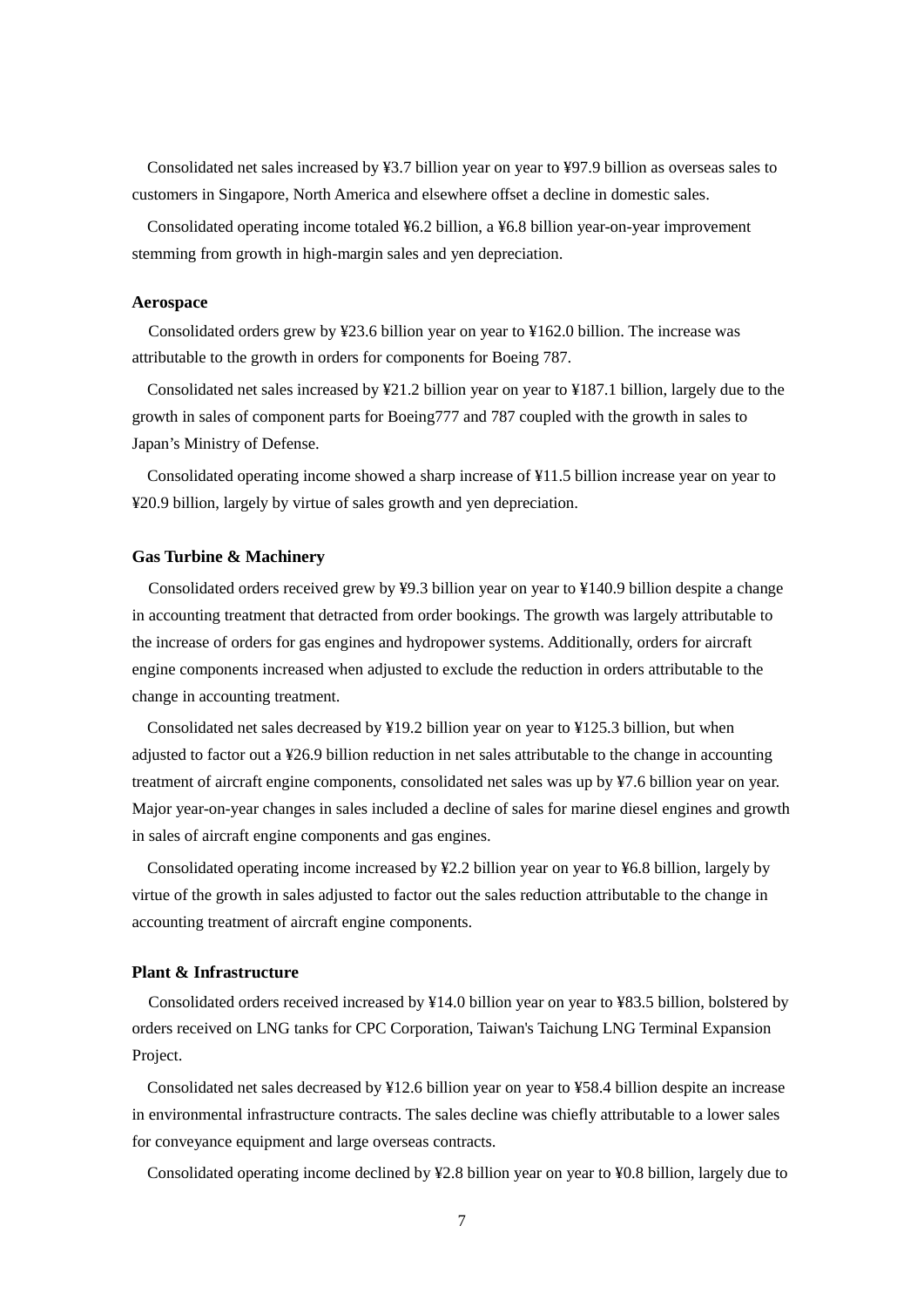the sales decline coupled with shrinkage in profit margins.

### **Motorcycle & Engine**

Consolidated net sales rose by ¥54.1 billion year on year to ¥213.0 billion, boosted by motorcycle sales growth in the US and emerging-market economies, particularly Thailand and Indonesia.

Consolidated operating income totaled ¥4.0 billion, a ¥6.0 billion year-on-year improvement was largely attributable to sales growth and improved profitability.

## **Precision Machinery**

Consolidated orders received increased by ¥13.9 billion year on year to ¥92.4 billion, largely by virtue of the growth in industrial robot orders from the automotive industry and orders for cleaning robots for semiconductor manufacturing equipment.

Consolidated net sales declined by ¥8.9 billion year on year to ¥84.9 billion, as growth in robot sales to the auto industry and sales of cleaning robots for semiconductor manufacturing equipment were insufficient to offset declines in sales of other products, particularly hydraulic equipment.

Consolidated operating income increased by ¥2.3 billion year on year to ¥7.1 billion, largely as a result of yen depreciation and growth in sales of industrial robots to the automotive industry and cleaning robots for semiconductor manufacturing equipment.

### **Other Operations**

Consolidated net sales increased by ¥6.5 billion year on year to ¥95.3 billion. Consolidated operating income increased by  $\frac{1}{2}0.8$  billion year on year to  $\frac{1}{2}2.3$  billion.

### **(2) Consolidated financial position**

At December 31, 2013, consolidated assets totaled ¥1,673.3 billion, a ¥207.1 billion increase of from March 31, 2013. The increase was chiefly attributable to inventory growth stemming from progress toward completion of construction jobs and capital investments that added to property, plant and equipment. Consolidated liabilities at December 31, 2013, were ¥1,321.1 billion, a ¥204.7 billion increase from March 31, 2013. The increase was largely attributable to increases in commercial paper and other short-term borrowings and recognition of previously unrecognized retirement and severance benefit liabilities, partially offset by a reduction in notes and accounts payable-trade. Interest-bearing debt ended the third quarter at ¥650.8 billion, a ¥166.2 billion increase from March 31, 2013. Consolidated net assets at December 31, 2013, totaled ¥352.2 billion, a ¥2.3 billion increase from March 31, 2013. The increase was largely attributable to quarterly net income, partially offset by dividend payments and recognition of the previously unrecognized retirement and severance benefit liabilities.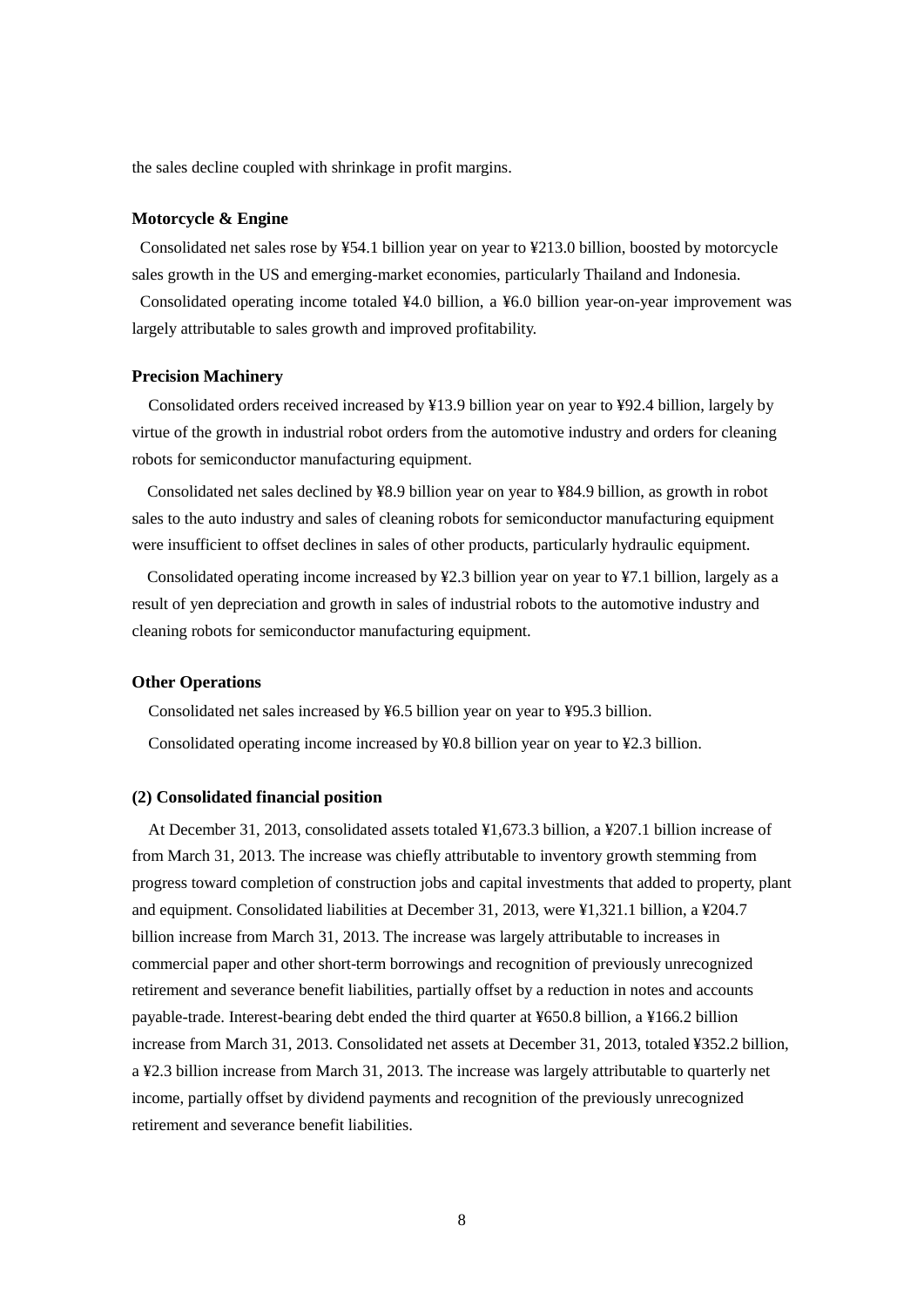### **(3) Consolidated earnings outlook**

For the fiscal year ending March 31, 2014, the Company has raised its consolidated net sales forecast to ¥1,400 billion, ¥20 billion above its previous (October 29, 2013) forecast, in response to the yen weakening yen beyond previously assumed exchange rate levels. The Company has raised its consolidated operating income forecast by ¥3 billion to ¥63 billion in light of the likelihood of improvement in the Aerospace and Motorcycle & Engine segments' earnings and deterioration in Ship & Offshore Structure's earnings under the revised exchange rate assumptions. However, the Company has left its previously announced consolidated recurring profit and net income forecasts unchanged because the revised exchange rate outlook's impact on recurring profit and net income is limited by currency hedging and other factors.

The Company's earnings forecasts assume exchange rates of ¥100 to the US dollar and ¥135 to the euro.

### **2. Summary Information (Notes)**

## **(1) Changes affecting the status of material subsidiaries (scope of consolidation)**

Not applicable

## **(2) Accounting procedures specific to preparation of quarterly consolidated financial statements**

The Company calculates tax expense by rationally estimating its effective tax rate after application of deferred-tax accounting to pretax net income for the fiscal year, which includes the Third quarter under review, and multiplying quarterly pretax net income by the said estimated effective tax rate. If unable to use the estimated effective tax rate, the Company calculates tax expense by multiplying the statutory effective tax rate by quarterly pretax net income adjusted to reflect material differences other than temporary differences.

Income taxes are reported inclusive of income tax adjustments.

## **(3) Changes in accounting policies, changes in accounting estimates, and correction of errors** *Changes in accounting policies*

## *Adoption of new accounting standard for retirement benefits*

Effective from the first quarter of the fiscal year ending March 31, 2014, the Company adopted the Accounting Standards Board of Japan's new Accounting Standard for Retirement Benefits (ASBJ Statement No. 26, May 17, 2012) and its accompanying implementation guidelines, "Guidance on Accounting Standard for Retirement Benefits" (ASBJ Guidance No. 25, May 17, 2012), both of which take effect from the start of the first fiscal year beginning on or after April 1, 2013. The Company has switched to recognizing the excess of retirement benefit obligations over pension assets as retirement and severance benefit liabilities and booked previously unrecognized actuarial losses and unrecognized prior service costs as retirement and severance benefit liabilities. Additionally, the Company revised its method of calculating retirement benefit obligations and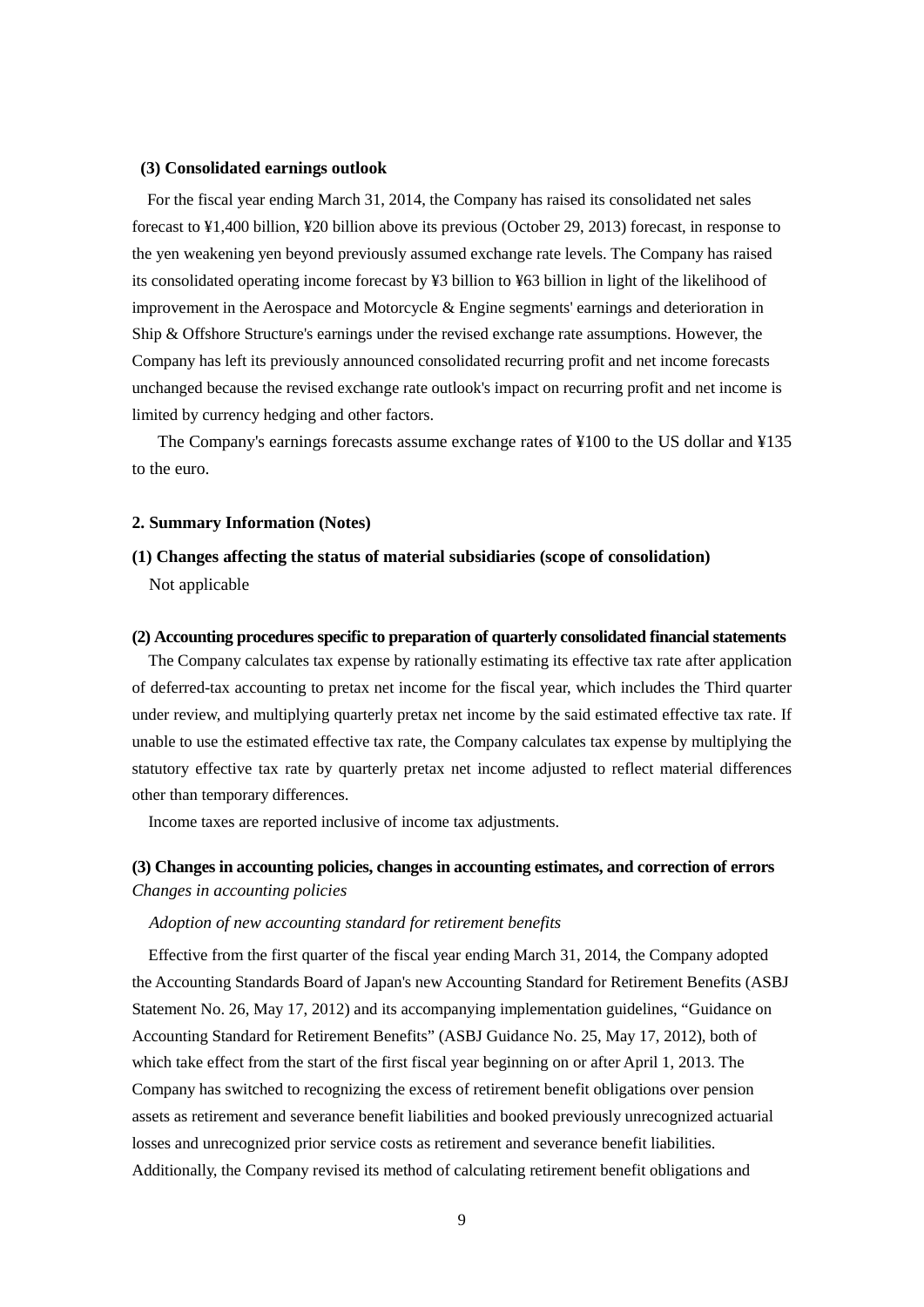service costs and changed its method of attributing projected retirement and severance benefit obligations to accounting periods from a straight line basis to a benefit formula basis.

When recognizing a retirement benefit liability in the amount of the excess of retirement benefit obligations over pension assets as of the start of the first quarter of the fiscal year ending March 31, 2014, the Company debited accumulated other comprehensive income's cumulative adjustment for retirement benefits to reflect recognition of the liability in accord with the transitional measures provided in Paragraph 37 of the Accounting Standard for Retirement Benefits. The Company also debited its capital surplus account as of beginning of the first quarter of the fiscal year ending March 31, 2014, to reflect the effect of the change in its method of calculating retirement benefit obligations and service costs.

These debits reduced accumulated other comprehensive income and capital surplus as of the beginning of the first quarter of the fiscal year ending March 31, 2014, by ¥20,389 million and ¥11,125 million, respectively. The effect on income is minimal.

### *Treatment of FIA*

When the Company's main partners sell jet engines to airlines, the airlines demand a type of discount called fleet introductory assistance (FIA). The Company is charged a share of this FIA in proportion to its involvement in projects. The Company has previously included these FIA charges in cost of sales. Effective from the first quarter of the fiscal year ending March 31, 2014, the Company has switched to reporting FIA charges as a deduction from sales.

After reassessing its FIA transactions in light of the Japanese Institute of Certified Public Accountants' Accounting Practice Committee Research Report No. 13, "Research Report on Revenue Recognition in Japan (Interim Report)," issued in July 2009, the Company decided that this revised treatment results in a more appropriate presentation of its operating performance.

The Company deducted FIA charges from sales in the first quarter of the fiscal year ending March 31, 2014, and because the impact of this accounting policy change on the consolidated financial statements as a whole is minimal, the Company did not apply the change retrospectively.

The change reduced both sales and cost of sales for the nine months ended December 31, 2013, by ¥26,986 million, relative to what they would have been in the absence of the change, but it had no effect on operating income, recurring profit, or income before income taxes and minority interests.

The impact of the change on segment results is disclosed below under "(3) Matters related to reportable segment changes" on page 17.

#### *Treatment of specialized jigs and tools for civilian aircraft*

The Company and some of its consolidated subsidiaries have reclassified jigs and tools used in the Aerospace segment's civilian aircraft manufacturing operations from inventory (work in process) to property, plant and equipment as a result of a reassessment of these jigs and tools' balance sheet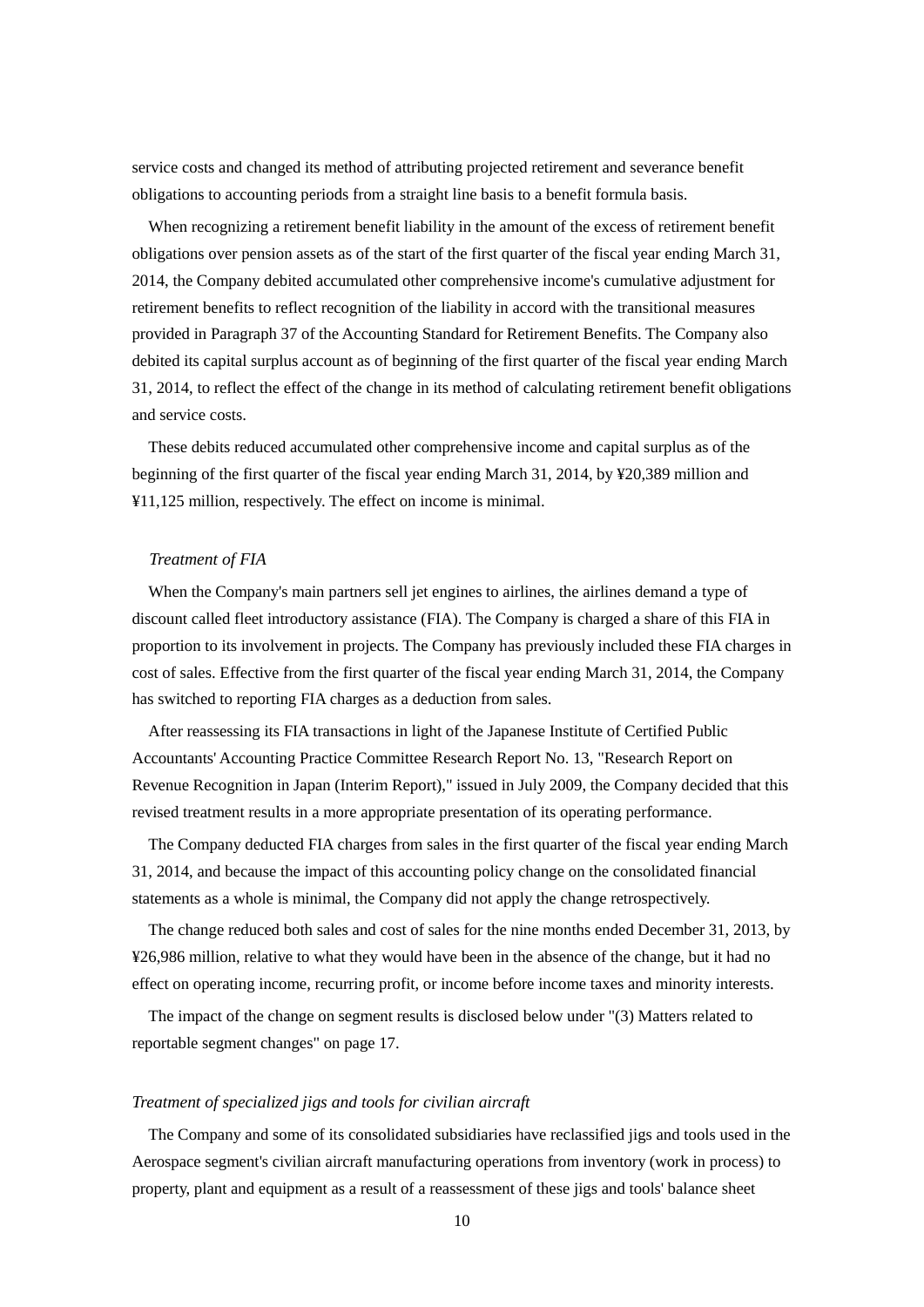classification in light of their growing size and functionality.

The Company and its applicable consolidated subsidiaries reclassified the jigs and tools as of the previous fiscal year-end and carried the revised asset balances over as beginning balances for the first quarter of the fiscal year ending March 31, 2014. Since the impact of the reclassification on the consolidated financial statements as a whole is minimal, they did not apply the reclassification retrospectively.

The reclassification reduced work in process as of the beginning of the first quarter of the fiscal year ending March 31, 2014, by ¥26,781 million and increased property, plant and equipment and intangible assets by ¥26,555 million and ¥226 million relative to what they would have been in the absence of the reclassification.

Previously, the specialized jigs and tools' book value was transferred from work in process to cost of sales upon the sale of the aircraft components for which the jigs and tools were used. From now on, the jigs and tools will be depreciated as fixed assets and their depreciation will be allocated between cost of sales and work in process. The impact of this change on earnings is minimal.

## *Treatment of subsidies related to aircraft development*

In developing aircraft and jet engines, the Company receives development-related subsidies pursuant to the Aircraft Industry Promotion Act. The Company previously placed priority on the subsidy transactions' legal form by recognizing the subsidies as revenue received in consideration for development deliverables, charging the revenues' corresponding development expenses to cost of sales, and recognizing projected future obligations related to the subsidies as warranty obligations. From the first quarter of the fiscal year ending March 31, 2014, the Company is placing more priority on the subsidy transactions' economic substance and has revised its accounting treatment accordingly. Specifically, the Company no longer recognizes the subsidies as revenue and, on its balance sheet, it now recognizes projected future obligations as liabilities and capitalizes development expenses as inventory.

After reassessing the subsidy transactions by placing priority on their substance in light of the Japanese Institute of Certified Public Accountants' Accounting Practice Committee Research Report No. 13, "Research Report on Revenue Recognition in Japan (Interim Report)", issued in July 2009, the Company decided that this revised treatment results in a more appropriate presentation of its operating performance and financial condition.

At the end of the third quarter of the fiscal year ending March 31, 2014, the Company capitalized the development expenses as inventory and recognized a liability as described above. Since the impact of these changes on the consolidated financial statements as a whole is minimal, the Company did not apply the changes retrospectively. The impact of the changes on earnings is minimal.

As a result, the work in process, accounts payable-other and long-term accounts payable-other

11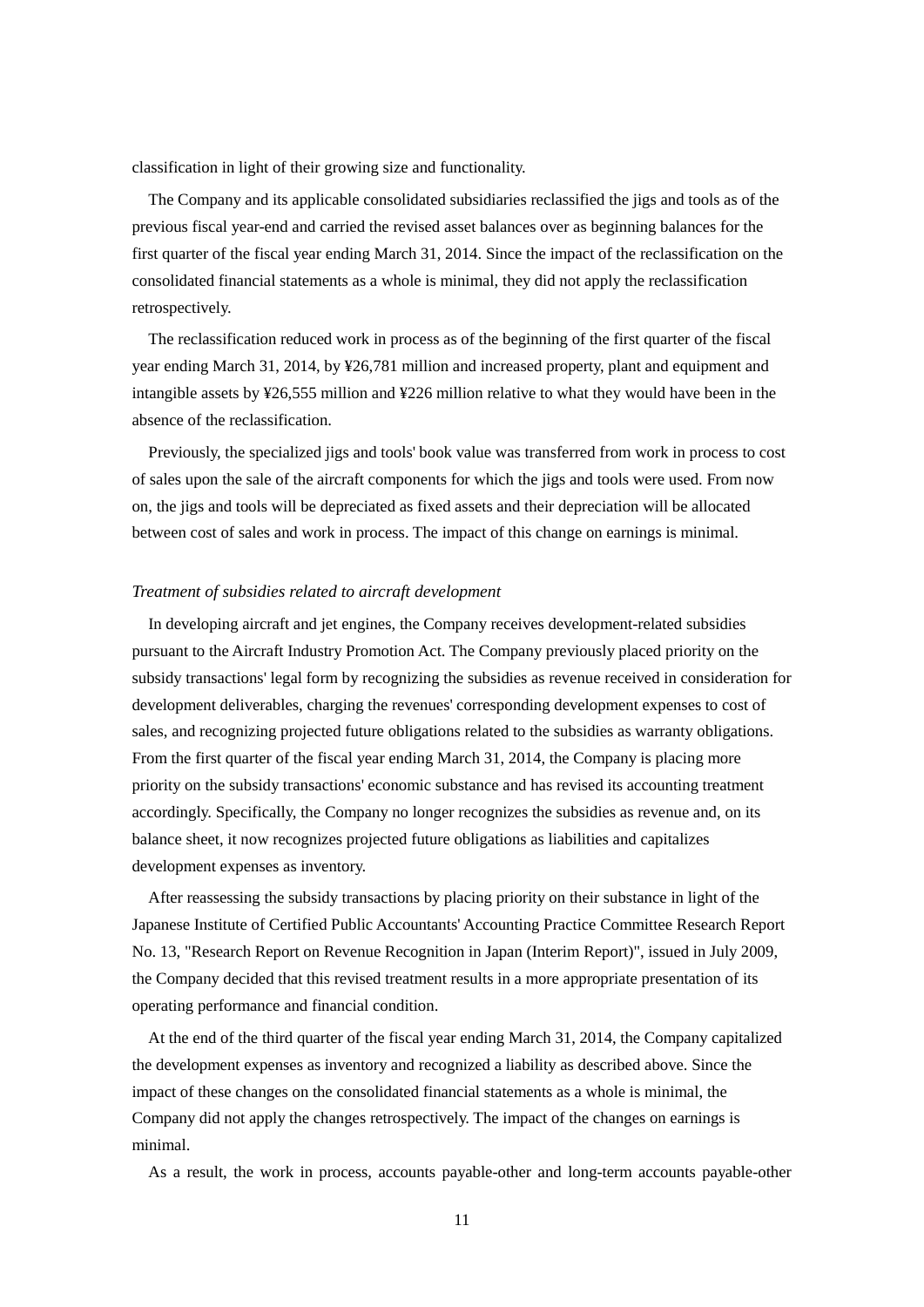balance at the end of the third quarter of the fiscal year ending March 31, 2014 increased by ¥14,930 million, ¥988 million and ¥13,942 million, respectively. The impact of the changes on earnings was minimal.

# *Changes in accounting policies which are difficult to distinguish from changes in accounting estimates and changes in accounting estimates.*

#### *Changes in depreciation method and depreciable lives*

The Company and its domestic consolidated subsidiaries have previously used the declining balance method to depreciate their property, plant and equipment (except for buildings (excluding fixtures) acquired on or after April 1, 1998, which have been depreciated by the straight line method). Effective from the first quarter of the fiscal year ending March 31, 2014, they have switched to using the straight line method for all property, plant and equipment.

In accord with *Kawasaki Business Vision 2020*, the Company and its consolidated subsidiaries actively conduct overseas operations ranging from production to sales while treating their domestic plants as development and production hubs where advanced technological capabilities are concentrated. Given this configuration, overseas capital investment is expected to become even more important than before.

As a result of the change in the depreciation method in response to such a change in the capital investment environment, Group production facilities are expected to operate stably. The economic benefits of capital investments will accordingly accrue evenly over time. The Company therefore decided that switching to the straight line method of depreciation would more accurately reflect the state of its operations from the standpoint of appropriately reporting quarterly and annual income and losses.

Additionally, the Company and its domestic consolidated subsidiaries have previously depreciated their machinery and tools based mainly on depreciable lives prescribed in the Corporation Tax Act. In conjunction with the change in depreciation method, they have revised their machinery and tools' depreciable lives effective from the first quarter of the fiscal year ending March 31, 2014. They did so based on a comprehensive reassessment of the machinery and tools' physical and economic lives, taking into account various factors including product life spans and the risk of production process obsolescence.

As a result of these changes, consolidated operating income, recurring profit, and income before income taxes and minority interests for the nine months ended December 31, 2013, were ¥9,723 million higher than they would have been in the absence of the changes.

The impact of these changes on individual segments is disclosed below under "(3) Matters related to reportable segment changes" on page 17.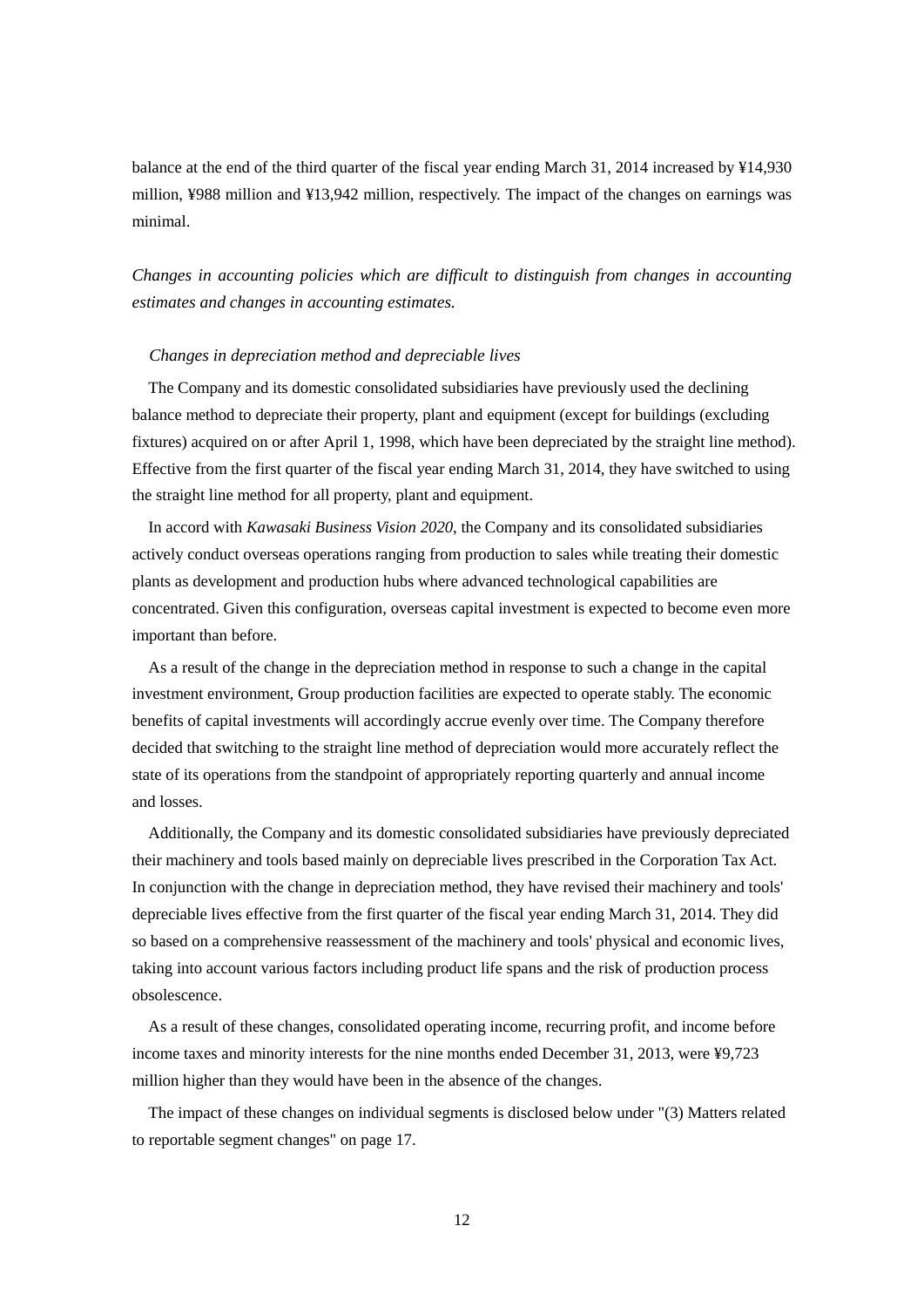## **3. Consolidated Financial Statements**

# **(1) Consolidated balance sheets**

|                                                                                                                                  |                                       | Millions of yen                      |
|----------------------------------------------------------------------------------------------------------------------------------|---------------------------------------|--------------------------------------|
|                                                                                                                                  | As of                                 | Nine months ended                    |
|                                                                                                                                  | March 31, 2013                        | December 31, 2013                    |
| <b>Assets</b>                                                                                                                    |                                       |                                      |
| Current assets                                                                                                                   |                                       |                                      |
| Cash on hand and in banks                                                                                                        | 38,525                                | 32,975                               |
| Trade receivables                                                                                                                | 432,649                               | 475,491                              |
| Merchandise and finished products                                                                                                | 61,446                                | 71,870                               |
| Work in process                                                                                                                  | 311,107                               | 356,881                              |
| Raw materials and supplies                                                                                                       | 87,551                                | 98,792                               |
| Other current assets                                                                                                             | 88,319                                | 101,770                              |
| Allowance for doubtful receivables                                                                                               | (2,785)                               | (3,230)                              |
| Total current assets                                                                                                             | 1,016,813                             | 1,134,551                            |
| Fixed assets                                                                                                                     |                                       |                                      |
| Net property, plant and equipment                                                                                                | 305,792                               | 368,093                              |
| Intangible assets                                                                                                                | 19,446                                | 17,983                               |
| Investments and other assets                                                                                                     |                                       |                                      |
| Other                                                                                                                            | 125,172                               | 153,447                              |
| Allowance for doubtful receivables                                                                                               | (936)                                 | (682)                                |
| Total investments and other assets                                                                                               | 124,236                               | 152,764                              |
| Total fixed assets                                                                                                               | 449,476                               | 538,841                              |
| <b>Total assets</b>                                                                                                              | 1,466,290                             | 1,673,392                            |
| <b>Liabilities</b><br><b>Current liabilities</b><br>Trade payables<br>Short-term debt<br>Income taxes payable<br>Accrued bonuses | 281,062<br>213,510<br>3,756<br>20,060 | 269,644<br>254,098<br>8,399<br>9,750 |
| Provision for losses on construction contracts                                                                                   | 18,719                                | 12,391                               |
| Other provisions                                                                                                                 | 6,194                                 | 9,488                                |
| Advances from customers                                                                                                          | 108,213                               | 132,555                              |
| Other                                                                                                                            | 131,022                               | 233,547                              |
| Total current liabilities                                                                                                        | 782,540                               | 929,875                              |
|                                                                                                                                  |                                       |                                      |
| Long-term liabilities                                                                                                            |                                       |                                      |
| Bonds payable                                                                                                                    | 70,000                                | 110,000                              |
| Long-term debt                                                                                                                   | 184,362                               | 145,261                              |
| Employees' retirement and severance benefits                                                                                     | 62,300                                |                                      |
| Other provisions                                                                                                                 | 5,082                                 | 4,195                                |
| Net defined benefit liability                                                                                                    |                                       | 101,992                              |
| Other                                                                                                                            | 12,123                                | 29,824                               |
| Total long-term liabilities                                                                                                      | 333,868                               | 391,273                              |
| <b>Total liabilities</b>                                                                                                         | 1,116,409                             | 1,321,149                            |
| <b>Net assets</b><br>Shareholders' equity                                                                                        |                                       |                                      |
| Common stock                                                                                                                     | 104,484                               | 104,484                              |
| Capital surplus                                                                                                                  | 54,393                                | 54,393                               |
| Retained earnings                                                                                                                | 198,528                               | 202,200                              |
| Treasury stock                                                                                                                   | (27)                                  | (41)                                 |
| Total shareholders' equity                                                                                                       | 357,379                               | 361,038                              |
|                                                                                                                                  |                                       |                                      |
| Accumulated other comprehensive income<br>Net unrealized gains on securities, net of tax                                         | 4,524                                 | 5,890                                |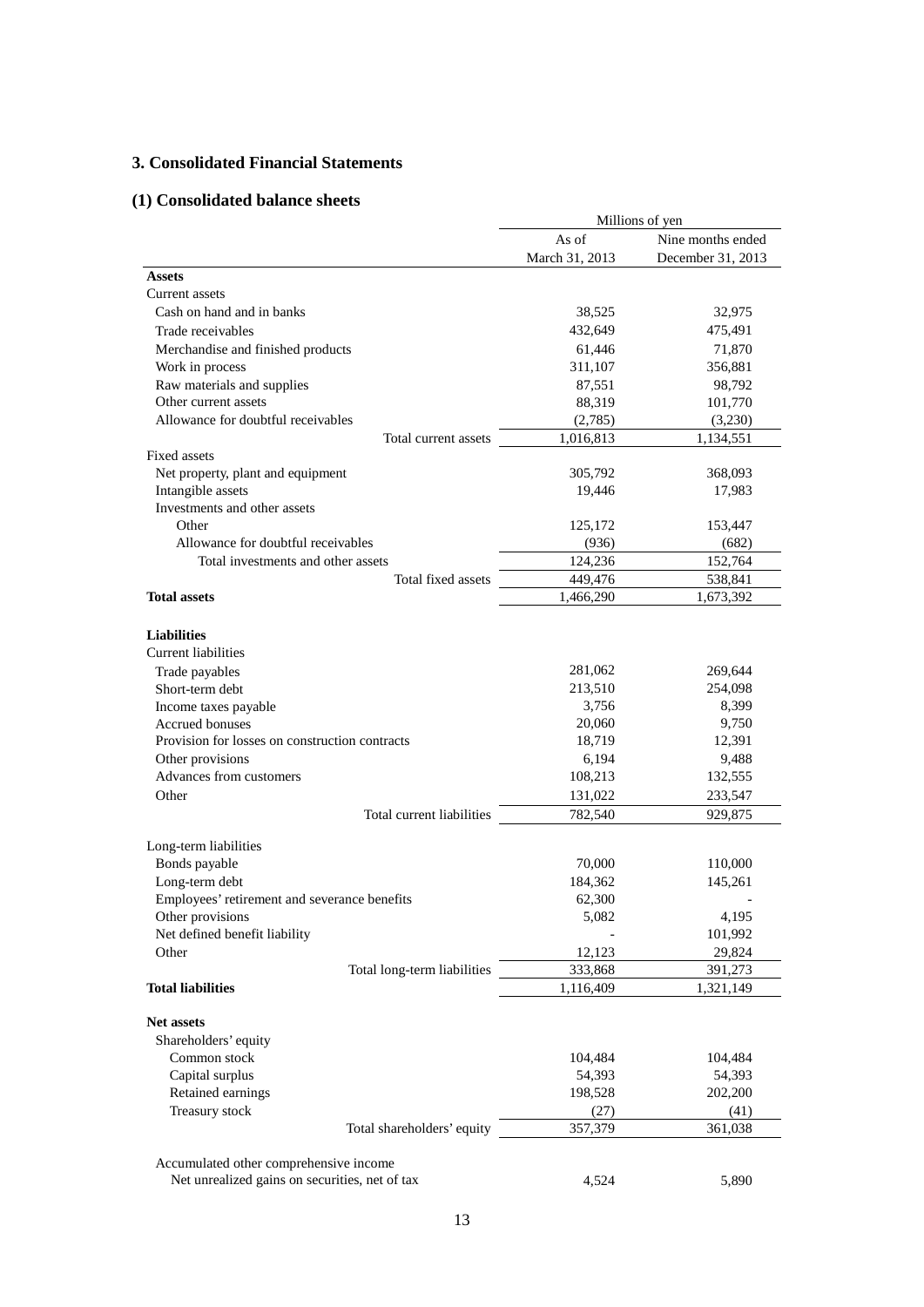| Deferred gains (losses) on hedges            | (5,998)   | (8,350)   |
|----------------------------------------------|-----------|-----------|
| Foreign currency translation adjustments     | (17,665)  | 54        |
| Remeasurements of defined benefit plans      |           | (19,944)  |
| Total accumulated other comprehensive income | (19, 139) | (22,350)  |
| Minority interests                           | 11.641    | 13,556    |
| Total net assets                             | 349,881   | 352,243   |
| Total liabilities and net assets             | 1,466,290 | 1,673,392 |
|                                              |           |           |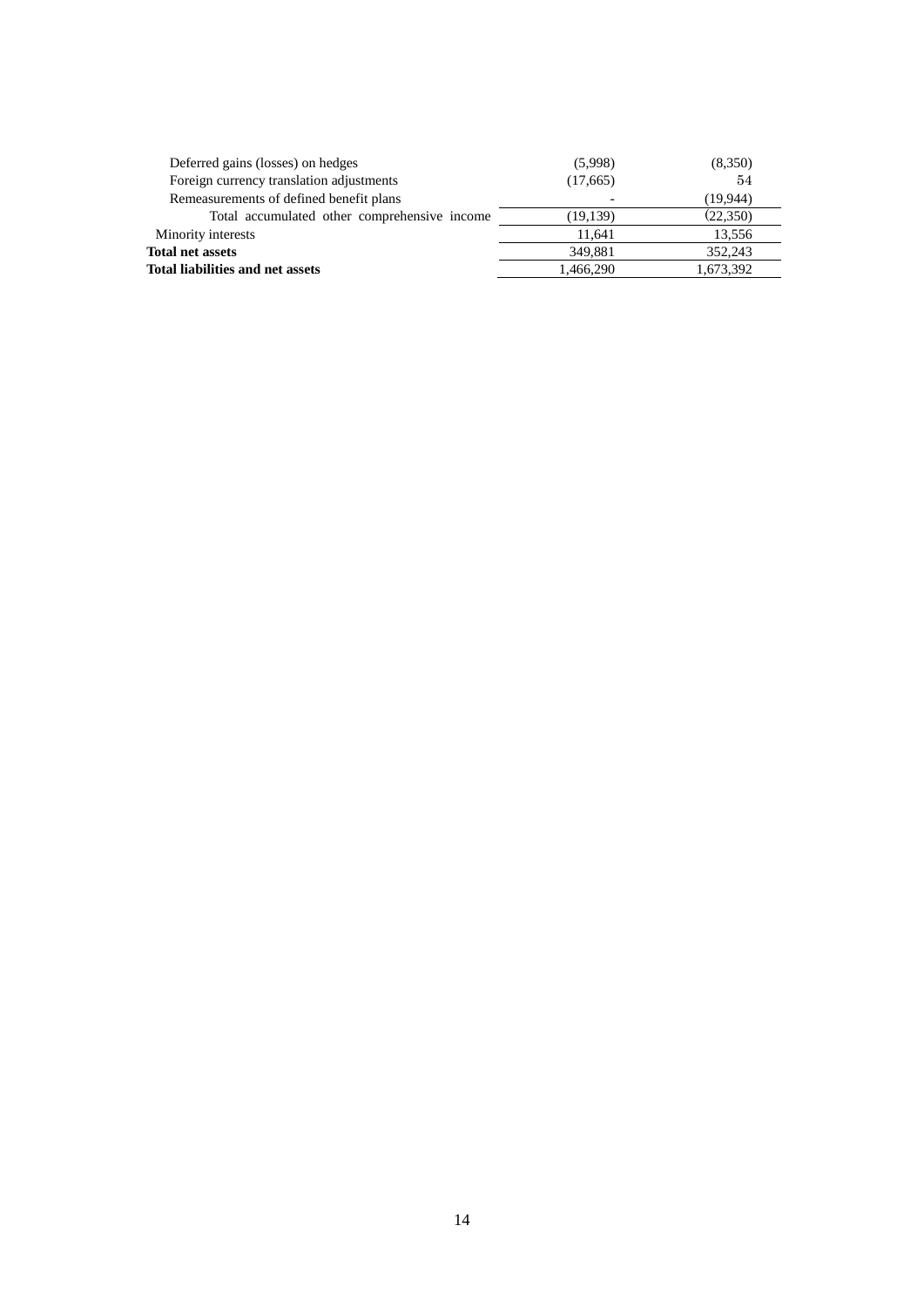# (**2) Consolidated statements of income and comprehensive income**

## **Consolidated statements of income**

|                                                                  | Millions of yen                        |                                        |  |  |
|------------------------------------------------------------------|----------------------------------------|----------------------------------------|--|--|
|                                                                  | Nine months ended<br>December 31, 2012 | Nine months ended<br>December 31, 2013 |  |  |
| Net sales                                                        | 885,896                                | 920,852                                |  |  |
| Cost of sales                                                    | 748,339                                | 750,864                                |  |  |
| Gross profit                                                     | 137,557                                | 169,987                                |  |  |
| Selling, general and administrative expenses                     |                                        |                                        |  |  |
| Salaries and benefits                                            | 31,333                                 | 33,910                                 |  |  |
| R&D expenses                                                     | 27,258                                 | 27,378                                 |  |  |
| Provision for doubtful accounts                                  | 260                                    | 73                                     |  |  |
| Other                                                            | 55,784                                 | 62,546                                 |  |  |
| Total selling, general and administrative expenses               | 114,637                                | 123,908                                |  |  |
| Operating income                                                 | 22,920                                 | 46,079                                 |  |  |
| Non-operating income                                             |                                        |                                        |  |  |
| Interest income                                                  | 1,335                                  | 688                                    |  |  |
| Dividend income                                                  | 592                                    | 387                                    |  |  |
| Equity in income of non-consolidated subsidiaries and affiliates | 7,082                                  | 4,039                                  |  |  |
| Foreign exchange gain, net                                       | 1,724                                  |                                        |  |  |
| Other                                                            | 4,141                                  | 2.635                                  |  |  |
| Total non-operating income                                       | 14,877                                 | 7,750                                  |  |  |
| Non-operating expenses                                           |                                        |                                        |  |  |
| Interest expense                                                 | 3,130                                  | 3,011                                  |  |  |
| Foreign exchange loss, net                                       |                                        | 9,154                                  |  |  |
| Other                                                            | 3,220                                  | 2,934                                  |  |  |
| Total non-operating expenses                                     | 6,351                                  | 15,100                                 |  |  |
| Recurring profit                                                 | 31,446                                 | 38,729                                 |  |  |
| <b>Extraordinary</b> losses                                      |                                        |                                        |  |  |
| Provision for environmental measures                             | 1,395                                  |                                        |  |  |
| Loss on impairment of fixed assets                               | 212                                    |                                        |  |  |
| Total extraordinary losses                                       | 1,608                                  |                                        |  |  |
| Income before income taxes and minority interests                | 29,837                                 | 38,729                                 |  |  |
| Income taxes                                                     | 8,694                                  | 13,657                                 |  |  |
| Income before minority interests                                 | 21,143                                 | 25,072                                 |  |  |
| Minority interests in net income of consolidated subsidiaries    | 1,800                                  | 1,779                                  |  |  |
| Net income (loss)                                                | 19,343                                 | 23,292                                 |  |  |

# **Consolidated statements of comprehensive income**

|                                                                                        | Millions of yen                        |                                        |  |
|----------------------------------------------------------------------------------------|----------------------------------------|----------------------------------------|--|
|                                                                                        | Nine months ended<br>December 31, 2012 | Nine months ended<br>December 31, 2013 |  |
| Income before minority interests                                                       | 21,143                                 | 25,072                                 |  |
| Other comprehensive income                                                             |                                        |                                        |  |
| Net unrealized gains (losses) on securities                                            | (585)                                  | 1,368                                  |  |
| Deferred gains (losses) on hedges                                                      | (6,226)                                | (2,361)                                |  |
| Foreign currency translation adjustments                                               | 2,476                                  | 10,921                                 |  |
| Remeasurements of defined benefit plans                                                |                                        | 449                                    |  |
| Share of other comprehensive income of associates accounted for<br>using equity method | (1,167)                                | 7,625                                  |  |
| Total other comprehensive income                                                       | (5,503)                                | 18,003                                 |  |
| Comprehensive Income attributable to:                                                  | 15,640                                 | 43,075                                 |  |
| Owners of the parent company                                                           | 13,746                                 | 40,436                                 |  |
| Minority interests                                                                     | 1,893                                  | 2,639                                  |  |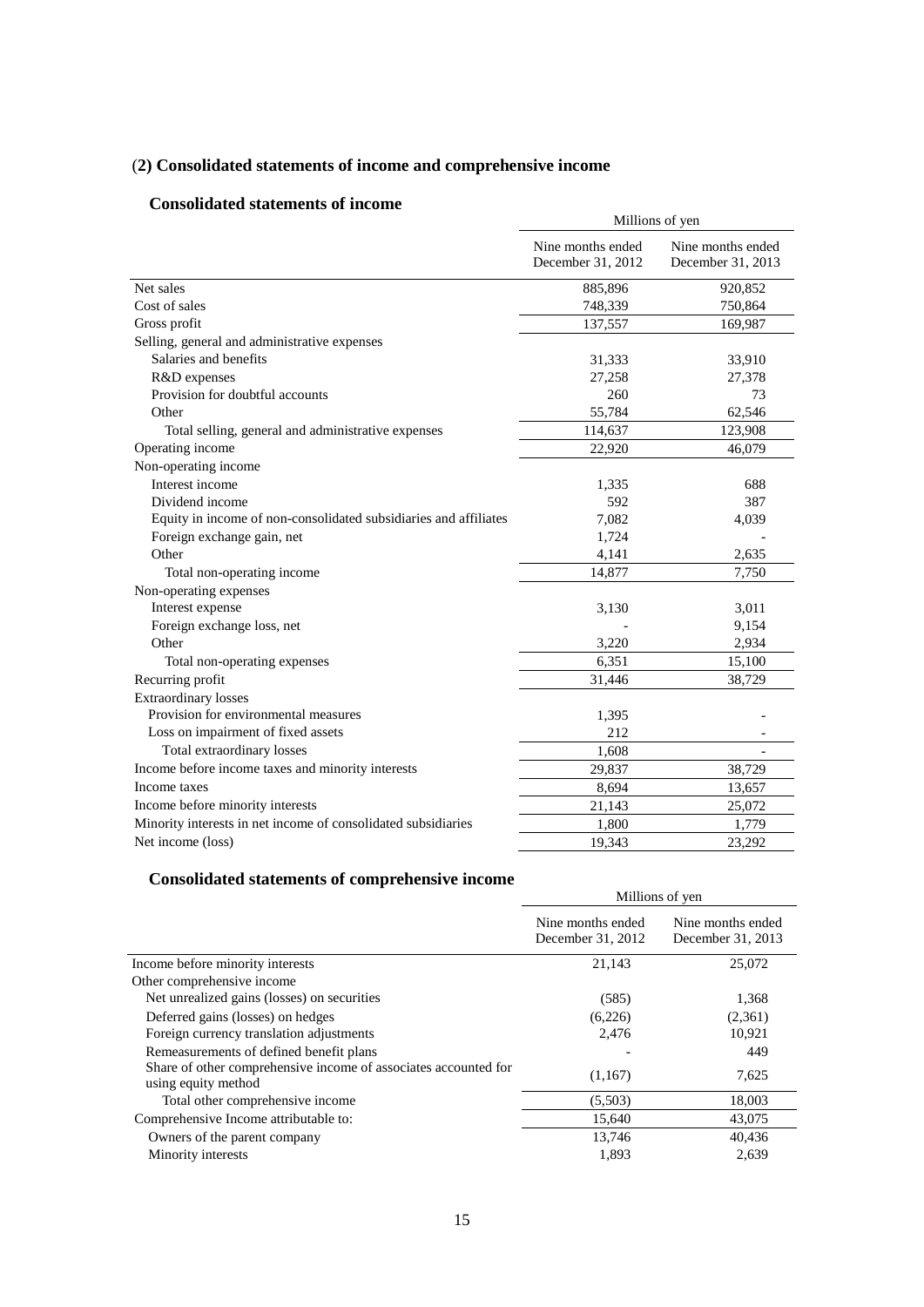## (**3) Notes on financial statements**

*Notes on the going-concern assumption* 

Not applicable

*Notes on significant changes in the amount of shareholders' equity*

Not applicable

*Segment information and others Segment information*

- 1. Nine months ended December 31, 2012 (April 1, 2012 December 31, 2012)
- (1) Sales and income (loss) by reportable segment

|                            |                |                       |             | Millions of yen                       |
|----------------------------|----------------|-----------------------|-------------|---------------------------------------|
|                            | External sales | Intersegment<br>sales | Total sales | Operating<br>$inc\overline{o}$ (loss) |
| Ship & Offshore Structure  | 68,629         | 1,446                 | 70,075      | 4,417                                 |
| <b>Rolling Stock</b>       | 94.181         | 2.467                 | 96.649      | (585)                                 |
| Aerospace                  | 165,848        | 1,656                 | 167,504     | 9,346                                 |
| Gas Turbine & Machinery    | 144,667        | 12,227                | 156,894     | 4,655                                 |
| Plant & Infrastructure     | 71,132         | 11,460                | 82,592      | 3,712                                 |
| Motorcycle & Engine        | 158,855        | 512                   | 159,368     | (2,018)                               |
| <b>Precision Machinery</b> | 93,830         | 9,381                 | 103,212     | 4,851                                 |
| Other                      | 88,750         | 23,536                | 112,287     | 1,500                                 |
| Reportable segment total   | 885,896        | 62,688                | 948.584     | 25,879                                |
| Adjustments*1              |                | (62, 688)             | (62, 688)   | (2,959)                               |
| Consolidated total         | 885.896        |                       | 885.896     | 22,920                                |

Notes: 1. Breakdown of adjustments:

|                           | Millions of yen |
|---------------------------|-----------------|
| Income                    | Amount          |
| Intersegment transactions | 809             |
| Corporate expenses*       | (3,768)         |
| Total                     | ''2.95 .        |

\*Corporate expenses mainly comprise general and administrative expenses not attributed to reportable segments.

2. Segment income adjustments are based on operating income reported on the quarterly consolidated statements of income for the corresponding period.

(2) Impairment loss on fixed assets and goodwill by reportable segment

Not applicable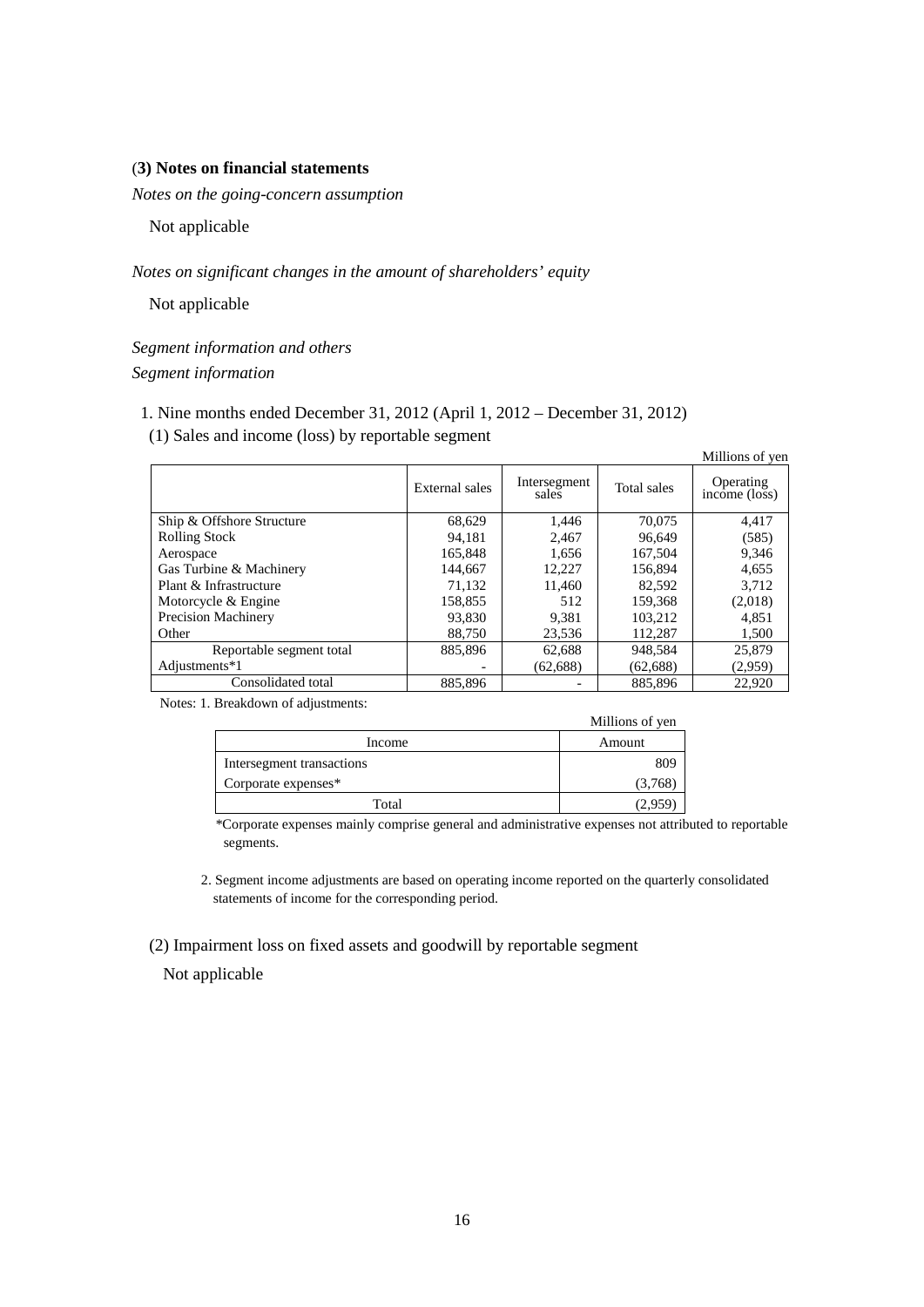## 2. Nine months ended December 31, 2013 (April 1, 2013 – December 31, 2013) (1) Sales and income (loss) by reportable segment

|                            |                |                       |             | Millions of yen                       |
|----------------------------|----------------|-----------------------|-------------|---------------------------------------|
|                            | External sales | Intersegment<br>sales | Total sales | Operating<br>$inc\overline{o}$ (loss) |
| Ship & Offshore Structure  | 58,635         | 1,168                 | 59,803      | 12                                    |
| <b>Rolling Stock</b>       | 97.956         | 3.734                 | 101.690     | 6,287                                 |
| Aerospace                  | 187.125        | 1.468                 | 188,593     | 20,935                                |
| Gas Turbine & Machinery    | 125.368        | 12.112                | 137.481     | 6.892                                 |
| Plant & Infrastructure     | 58.494         | 10,776                | 69.270      | 859                                   |
| Motorcycle & Engine        | 213,030        | 499                   | 213,530     | 4,038                                 |
| <b>Precision Machinery</b> | 84,906         | 8.717                 | 93,623      | 7,190                                 |
| Other                      | 95.335         | 23,850                | 119,186     | 2,398                                 |
| Reportable segment total   | 920,852        | 62,328                | 983.181     | 48.614                                |
| Adjustments*1              |                | (62, 328)             | (62, 328)   | (2,535)                               |
| Consolidated total         | 920.852        |                       | 920.852     | 46.079                                |

Notes: 1. Breakdown of adjustments:

|                           | Millions of yen |
|---------------------------|-----------------|
| Income                    | Amount          |
| Intersegment transactions |                 |
| Corporate expenses*       | (2,498)         |
| Total                     |                 |

\* Corporate expenses mainly comprise general and administrative expenses not attributed to reportable segments.

2. Segment income adjustments are based on operating income reported on the quarterly consolidated statements of income for the corresponding period.

## (2) Impairment loss on fixed assets and goodwill by reportable segment

Not applicable

## (3) Matters related to reportable segment changes

## *Treatment of FIA*

As disclosed above under "2. (3) Changes in accounting policies, changes in accounting estimates, and correction of errors" on page 9, airlines demand a type of discount called fleet introductory assistance (FIA) when they purchase jet engines from Company's main partners, and the Company is charged a share of this FIA in proportion to its involvement in projects. The Company previously included these FIA charges in cost of sales but has switched to reporting them as a deduction from sales effective from the first quarter of the fiscal year ending March 31, 2014.

This change reduced the Gas Turbine & machinery segment's sales for the nine months ended December 31, 2013, by ¥26,986 million relative to what they would have been in the absence of the change, but it had no impact on segment income.

## *Changes in depreciation method and depreciable lives*

As disclosed above under "2. (3) Changes in accounting policies, changes in accounting estimates, and correction of errors" on page 9, the Company and its domestic consolidated subsidiaries have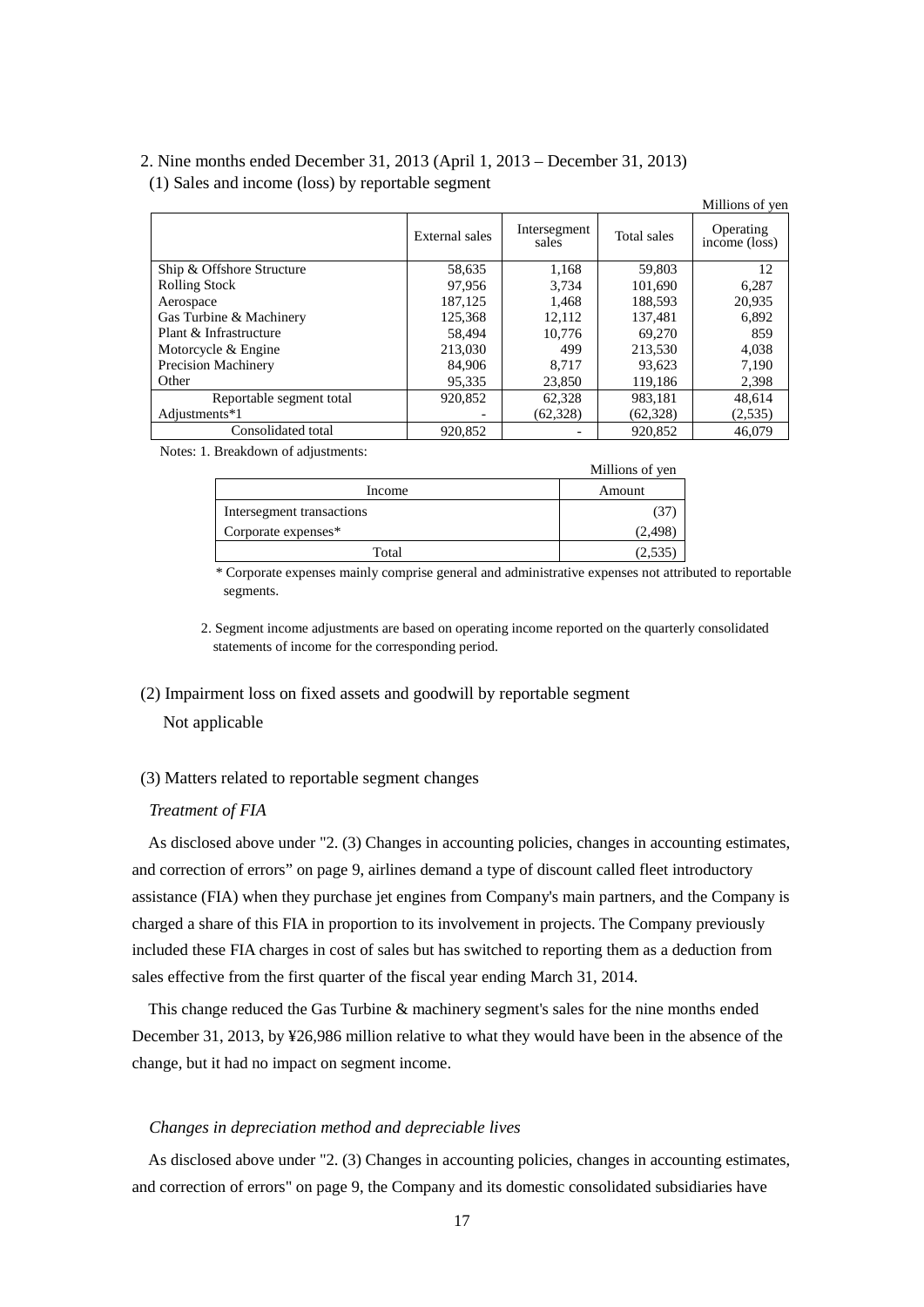previously used the declining balance method to depreciate their property, plant and equipment (except for buildings (excluding fixtures) acquired after March 31, 1998, which have been depreciated by the straight line method), but they have now switched to using the straight line method for all property, plant and equipment effective from the first quarter of the fiscal year ending March 31, 2014.

Additionally, the Company and its domestic consolidated subsidiaries have previously depreciated their machinery and tools based mainly on depreciable lives prescribed in the Corporation Tax Act. In conjunction with the change in depreciation method, they have revised their machinery and tools' depreciable lives effective from the first quarter of the fiscal year ending March 31, 2014.

As a result of these changes, segment income for the nine months ended December 31, 2013, increased by ¥458 million in the Ship & Offshore Structure segment, ¥455 million in the Rolling Stock segment,  $\frac{1}{2}$ , 655 million in the Aerospace segment,  $\frac{1}{2}$ , 361 million in the Gas Turbine & Machinery segment, ¥622 million in the Plant & Infrastructure segment, ¥1,273 million in the Motorcycle & Engine segment, ¥1,844 million in the Precision Machinery segment, and ¥1,051 million in the Other segment, all relative to what they would have been in the absence of the changes.

## **4. Supplementary information**

## **(1) Consolidated cash flow statements (condensed)**

|                                            | Millions of yen                        |                                        |
|--------------------------------------------|----------------------------------------|----------------------------------------|
|                                            | Nine months ended<br>December 31, 2012 | Nine months ended<br>December 31, 2013 |
| Cash flow from operating activities        | (104, 274)                             | (82,941)                               |
| Cash flow from investing activities        | (66, 116)                              | (62, 728)                              |
| Cash flow from financing activities        | 168,493                                | 141,841                                |
| Cash and cash equivalents at end of period | 29,587                                 | 31,126                                 |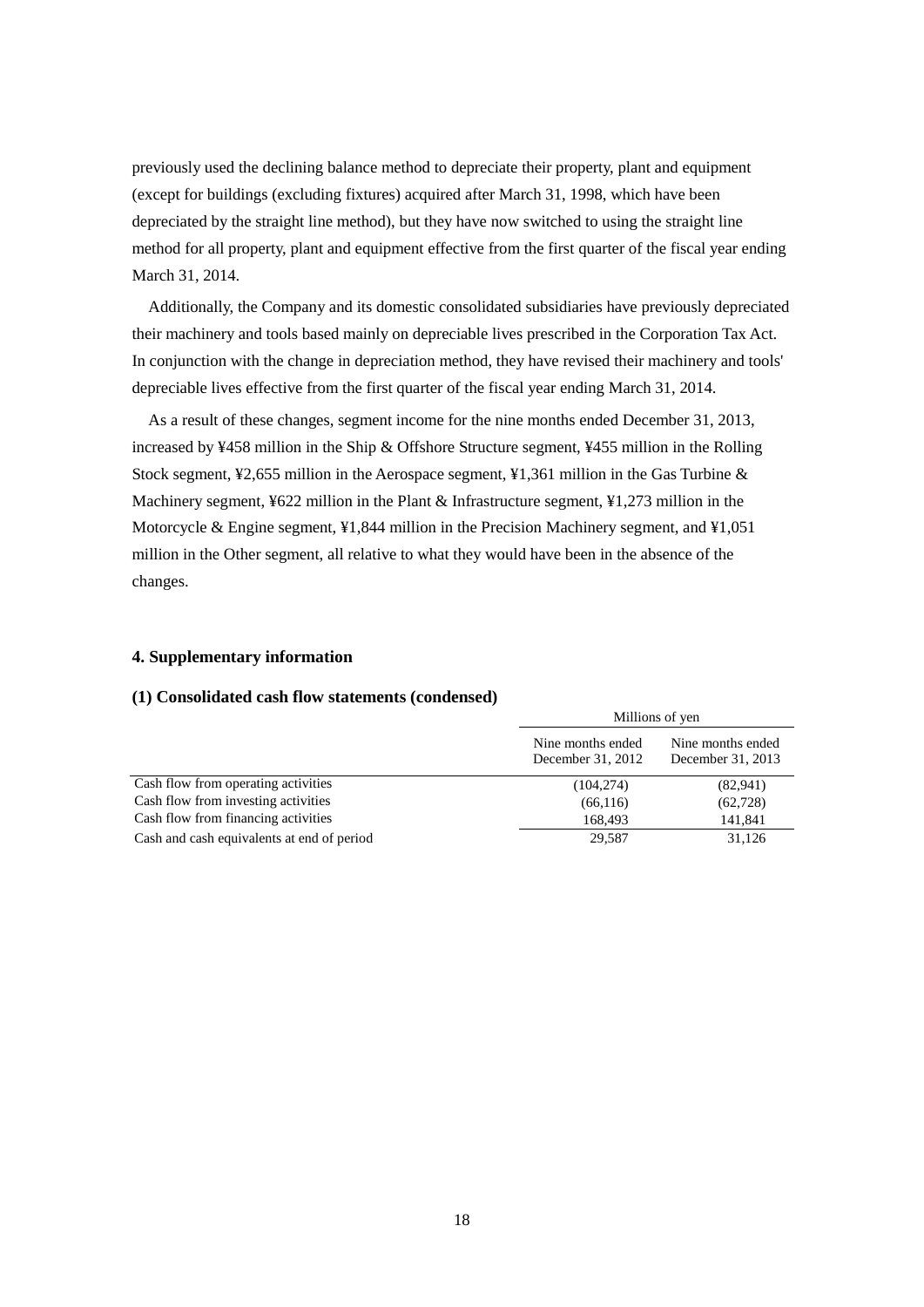## **(2) Orders and sales (consolidated)**

As disclosed above under "2. (3) Changes in accounting policies, changes in accounting estimates, and correction of errors" on page 9 and "3. (3) *Segment information*" on page 16, the Company revised its accounting treatment of FIA effective from the first quarter of the fiscal year ending March 31, 2014. This change reduced the Gas Turbine & Machinery segment's orders received and sales for the nine months ended December 31, 2013, by ¥39,808 million and ¥26,986 million, respectively, relative to what they would have been in the absence of the change. Additionally, the Company reduced its order backlog as of the previous fiscal year-end by ¥258,306 million as an FIA adjustment.

### **Orders received**

|                           | Nine months ended<br>December 31, 2012 |            | Nine months ended<br>December 31, 2013 |            | Year ended March 31,<br>2013 |            |
|---------------------------|----------------------------------------|------------|----------------------------------------|------------|------------------------------|------------|
|                           | million yen                            | % of total | million yen                            | % of total | million yen                  | % of total |
| Ship & Offshore Structure | 42,982                                 | 5.3        | 54,683                                 | 5.7        | 105.733                      | 7.7        |
| <b>Rolling Stock</b>      | 93.149                                 | 11.6       | 108,259                                | 11.3       | 124.441                      | 9.0        |
| Aerospace                 | 138.359                                | 17.2       | 162,052                                | 16.9       | 283.485                      | 20.6       |
| Gas Turbine & Machinery   | 131.670                                | 16.4       | 140,990                                | 14.7       | 255,553                      | 18.6       |
| Plant & Infrastructure    | 69.481                                 | 8.6        | 83.573                                 | 8.7        | 113,600                      | 8.2        |
| Motorcycle & Engine       | 158.855                                | 19.7       | 213,030                                | 22.3       | 251.858                      | 18.3       |
| Precision Machinery       | 78.403                                 | 9.7        | 92,401                                 | 9.6        | 109.725                      | 8.0        |
| Other                     | 89,530                                 | 11.1       | 98,807                                 | 10.3       | 125.188                      | 9.1        |
| Total                     | 802.433                                | 100.0      | 953,798                                | 100.0      | 1.369.588                    | 100.0      |

Note: The Motorcycle & Engine segment's orders received are equal to its net sales as production is based mainly on estimated demand.

#### **Net sales**

|                           | Nine months ended<br>December 31, 2012 |            | Nine months ended<br>December 31, 2013 |            | Year ended March 31,<br>2013 |            |
|---------------------------|----------------------------------------|------------|----------------------------------------|------------|------------------------------|------------|
|                           | million yen                            | % of total | million yen                            | % of total | million yen                  | % of total |
| Ship & Offshore Structure | 68,629                                 | 7.7        | 58,635                                 | 6.3        | 90.343                       | 7.0        |
| <b>Rolling Stock</b>      | 94,181                                 | 10.6       | 97,956                                 | 10.6       | 129,973                      | 10.0       |
| Aerospace                 | 165.848                                | 18.7       | 187.125                                | 20.3       | 239,172                      | 18.5       |
| Gas Turbine & Machinery   | 144,667                                | 16.3       | 125,368                                | 13.6       | 207,008                      | 16.0       |
| Plant & Infrastructure    | 71,132                                 | 8.0        | 58.494                                 | 6.3        | 115,813                      | 8.9        |
| Motorcycle & Engine       | 158,855                                | 17.9       | 213,030                                | 23.1       | 251,858                      | 19.5       |
| Precision Machinery       | 93,830                                 | 10.5       | 84,906                                 | 9.2        | 130,455                      | 10.1       |
| Other                     | 88.750                                 | 10.0       | 95,335                                 | 10.3       | 124,256                      | 9.6        |
| Total                     | 885,896                                | 100.0      | 920,852                                | 100.0      | 1.288.881                    | 100.0      |

#### **Order backlog**

|                           | 2013        | Year ended March 31, | Nine months ended<br>December 31, 2013 |            | Nine months ended<br>December 31, 2012 |            |
|---------------------------|-------------|----------------------|----------------------------------------|------------|----------------------------------------|------------|
|                           | million yen | % of total           | million yen                            | % of total | million yen                            | % of total |
| Ship & Offshore Structure | 120.112     | 8.7                  | 120,876                                | 8.2        | 77.657                                 | 5.4        |
| <b>Rolling Stock</b>      | 359,980     | 26.2                 | 397,180                                | 27.2       | 348,644                                | 24.4       |
| Aerospace                 | 432,729     | 31.5                 | 419,064                                | 28.7       | 359,572                                | 25.2       |
| Gas Turbine & Machinery   | 237,410     | 17.3                 | 266.664                                | 18.2       | 411.817                                | 28.9       |
| Plant & Infrastructure    | 171,486     | 12.5                 | 195,667                                | 13.4       | 172,076                                | 12.0       |
| Motorcycle & Engine       |             |                      |                                        |            |                                        |            |
| Precision Machinery       | 21,571      | 1.5                  | 29,295                                 | 2.0        | 26,873                                 | 1.8        |
| Other                     | 26.796      | 1.9                  | 30,281                                 | 2.0        | 26.641                                 | 1.8        |
| Total                     | 1.370.086   | 100.0                | 1.459.029                              | 100.0      | 1.423.283                              | 100.0      |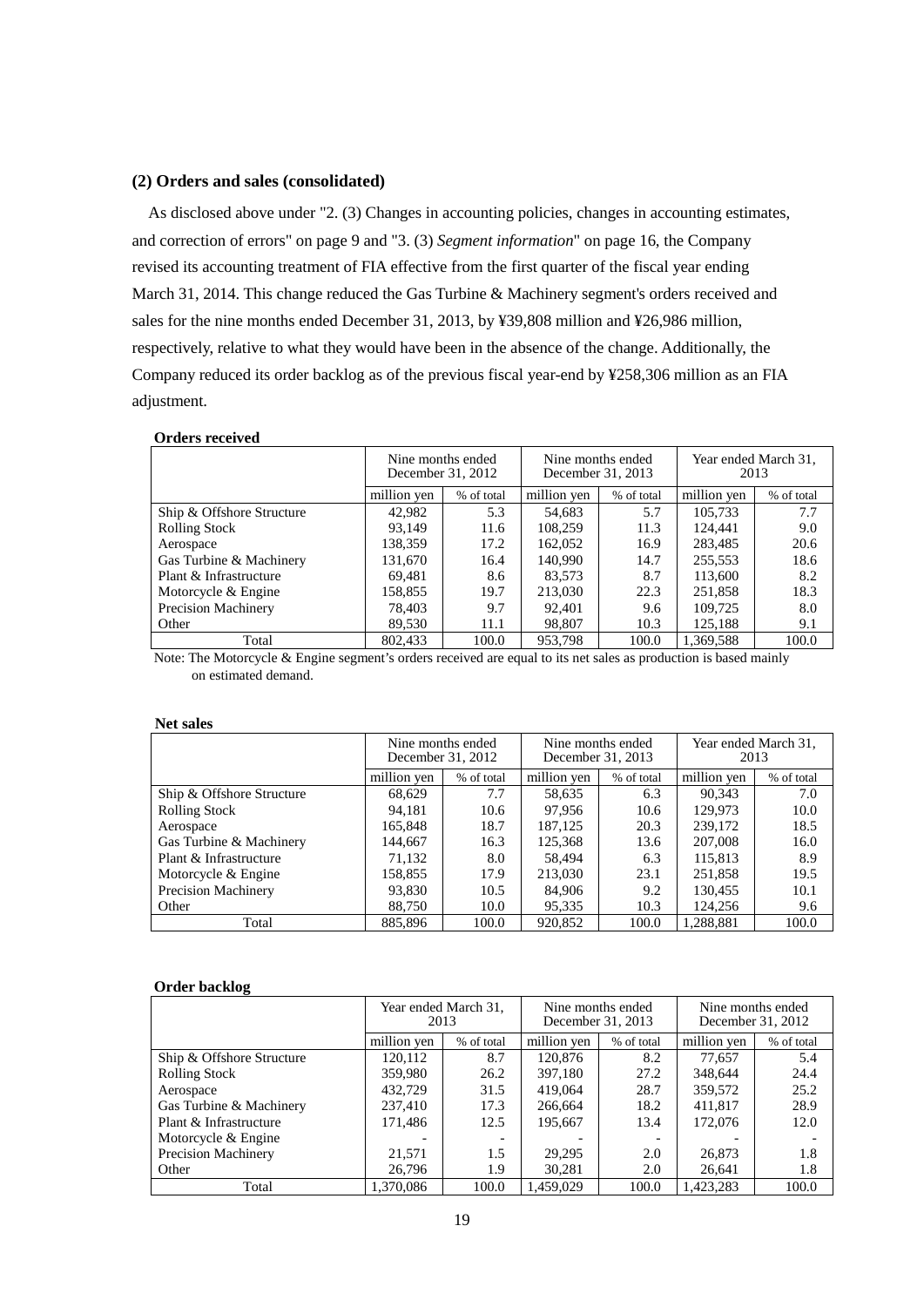## **(3) Net sales by geographic area (consolidated)**

## **Nine months ended December 31, 2012 (April 1, 2012 – December 31, 2012)**

|                      |         | Millions of yen |
|----------------------|---------|-----------------|
| Japan                | 438,227 | 49.4%           |
| <b>United States</b> | 177,244 | 20.0%           |
| Europe               | 61,025  | 6.8%            |
| Asia                 | 137,881 | 15.5%           |
| Other areas          | 71,517  | 8.0%            |
| Total                | 885,896 | 100.0%          |

## **Nine months ended December 31, 2013 (April 1, 2013 – December 31, 2013)**

|                      |         | Millions of yen |
|----------------------|---------|-----------------|
| Japan                | 405,697 | 44.0%           |
| <b>United States</b> | 209,367 | 22.7%           |
| Europe               | 62,130  | 6.7%            |
| Asia                 | 162,530 | 17.6%           |
| Other areas          | 81,125  | 8.8%            |
| Total                | 920,852 | 100.0%          |

## **(4) Supplementary information on earnings forecasts for the fiscal year ending March 31, 2014**

## **1) Consolidated earnings outlook**

|                     |                  |                                                          |                          | Billions of yen |  |  |  |
|---------------------|------------------|----------------------------------------------------------|--------------------------|-----------------|--|--|--|
|                     |                  | Outlook for the year ending March 31, 2014 (fiscal 2013) |                          |                 |  |  |  |
|                     | Revised forecast | Forecast issued                                          | Change                   | March 31, 2013) |  |  |  |
|                     | (A)              | October 29, 2013 (B)                                     | $(A - B)$                | (actual)        |  |  |  |
| Net sales           | 1.400.0          | 1,380.0                                                  | 20.0                     | 1,288.8         |  |  |  |
| Operating income    | 63.0             | 60.0                                                     | 3.0                      | 42.0            |  |  |  |
| Recurring profit    | 53.0             | 53.0                                                     | $\overline{\phantom{0}}$ | 39.3            |  |  |  |
| Net income          | 34.0             | 34.0                                                     | $\overline{\phantom{a}}$ | 30.8            |  |  |  |
| Orders received     | 1,450.0          | 1.450.0                                                  | $\overline{\phantom{0}}$ | 1,369.5         |  |  |  |
| Before-tax ROIC (%) | 7.4%             | 7.4%                                                     | -                        | 6.1%            |  |  |  |

Notes: 1. Outlook's assumed foreign exchange rates: ¥100 = US\$1, ¥135= 1 euro

2. Before-tax ROIC = (income before income taxes + interest expense) / invested capital.